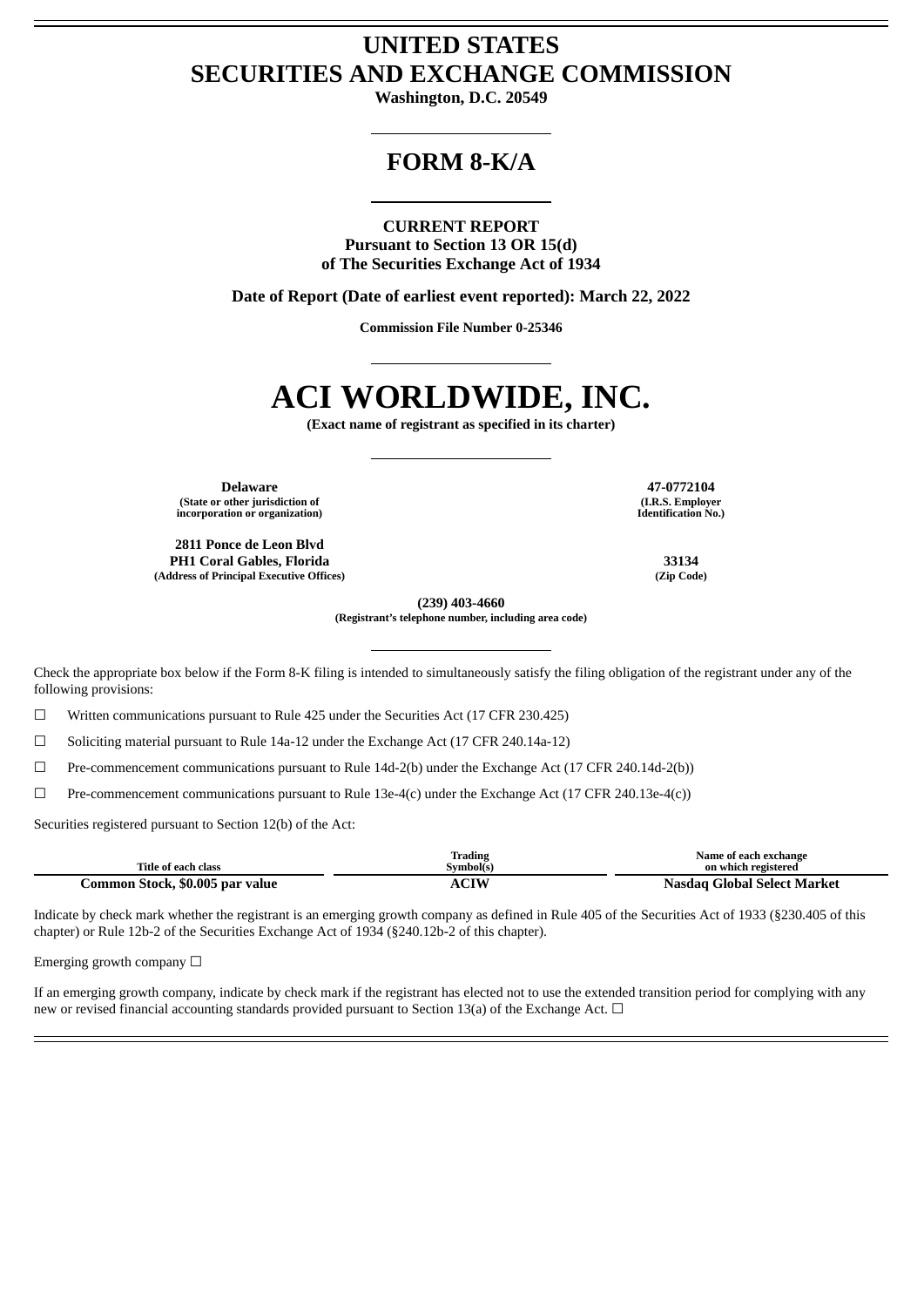### **Item 5.03. Amendments to Articles of Incorporation or Bylaws; Change in Fiscal Year.**

ACI Worldwide, Inc. is refiling Exhibit 3.1, originally filed as an exhibit to the Current Report on Form 8-K filed on March 28, 2022, due to an inadvertent omission of a portion of the exhibit. Except as described above, all other information in the March 28, 2022 Form 8-K remains unchanged.

The Amended and Restated Bylaws are filed as Exhibit 3.1 to this Current Report.

#### **Item 9.01. Financial Statements and Exhibits.**

(d) Exhibits.

#### 3.1 [Amended](#page-3-0) and Restated Bylaws

104 Cover Page Interactive Data File (embedded within the Inline XBRL document)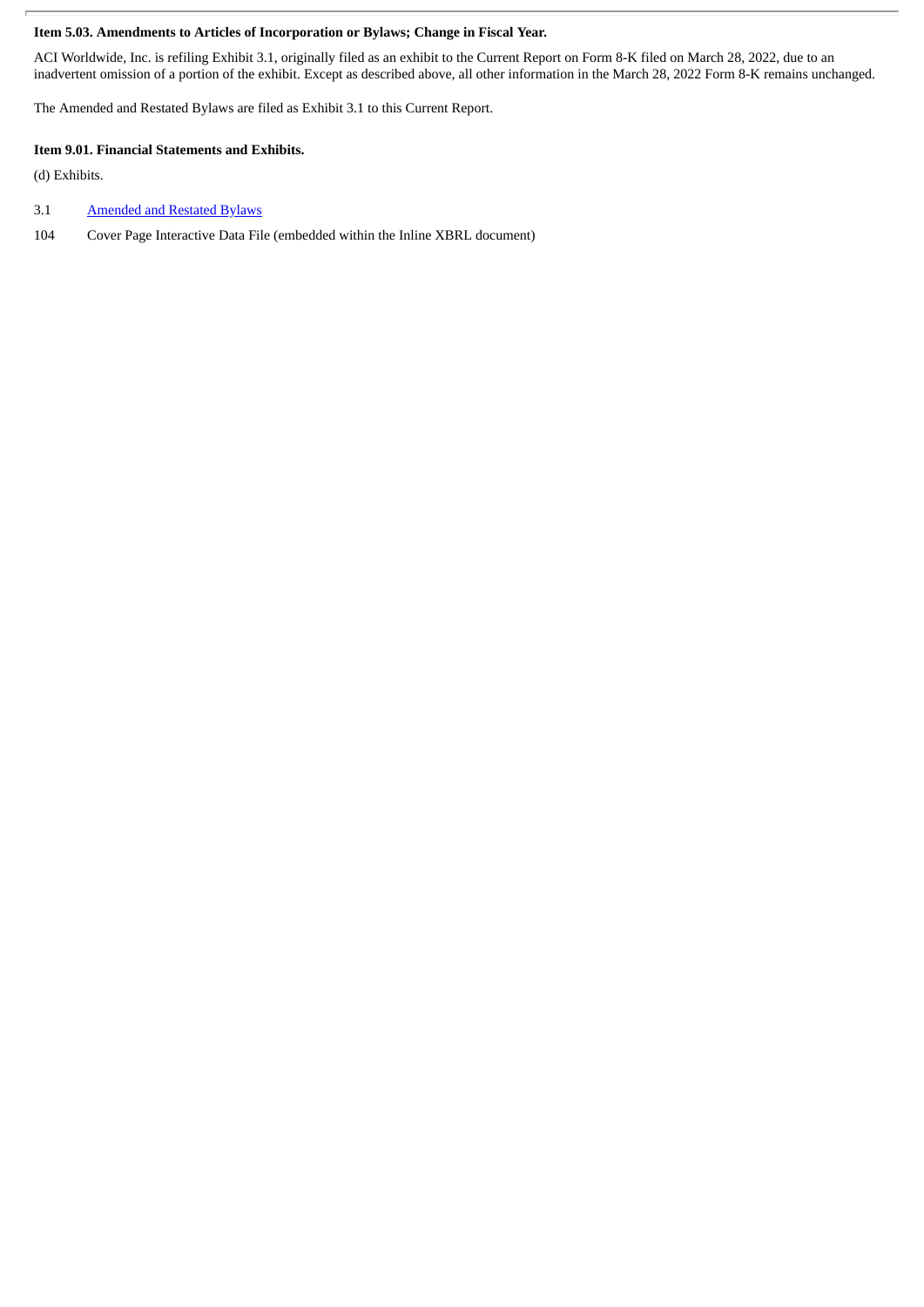## **SIGNATURE**

Pursuant to the requirements of the Securities Exchange Act of 1934, the registrant has duly caused this report to be signed on its behalf by the undersigned thereunto duly authorized.

> ACI WORLDWIDE, INC. (Registrant)

Date: March 31, 2022 By: /s/ Dennis P. Byrnes

Dennis P. Byrnes *Executive Vice President and General Counsel*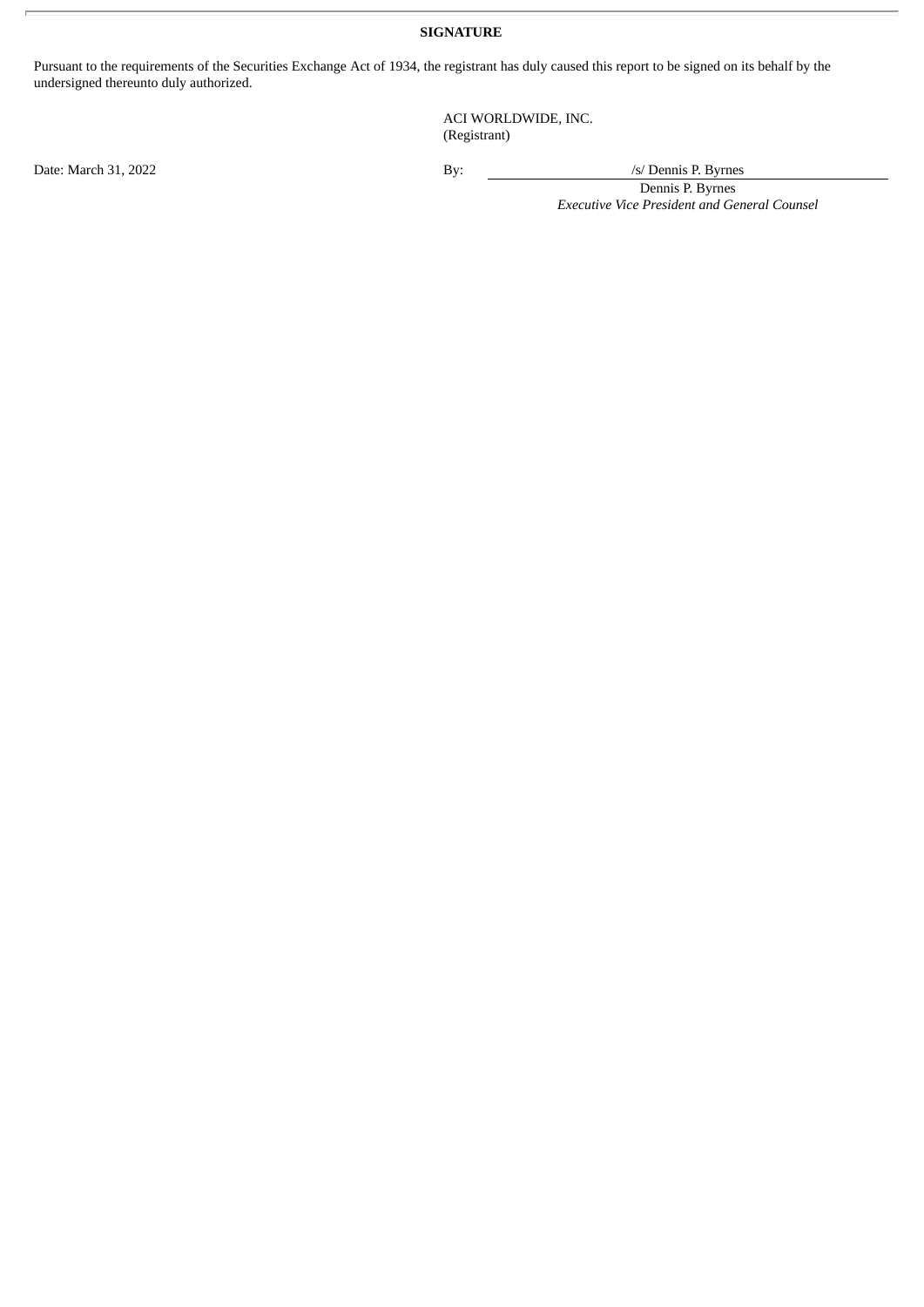## **ACI WORLDWIDE, INC.**

## <span id="page-3-0"></span>**AMENDED AND RESTATED BYLAWS**

**As Adopted and in Effect on March 22, 2022**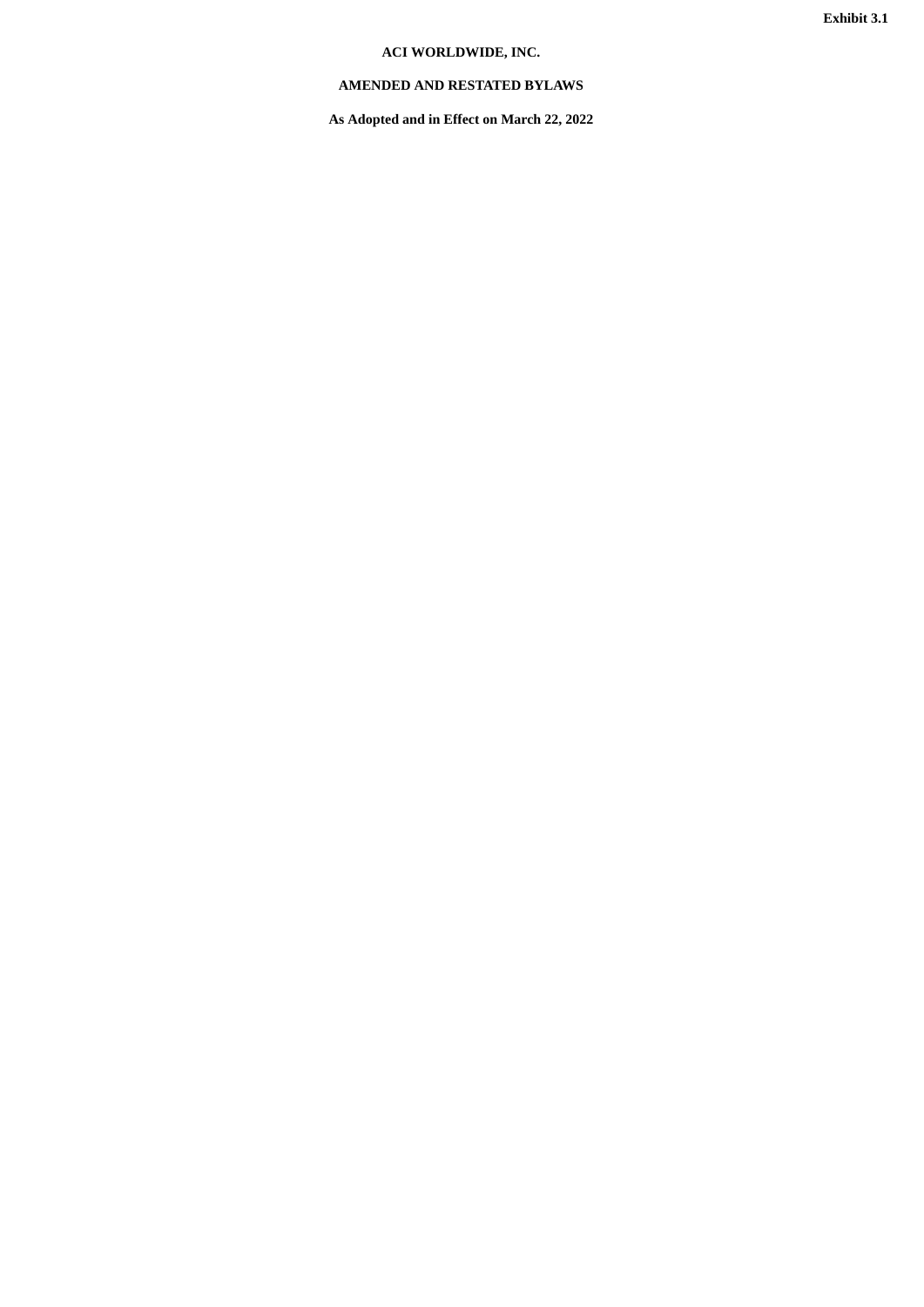Page

1

1

1

1

1

2

2

2

2

3

3

4

4

4

4

4

4

6

1 0

1 0

1 0

1 0

1 0

1 0

1 1

1 1

1 1

1 1

1 1

1 1

1 1

1 1

1 1

1 1

1 1

1 1

1 2

1 2

1 2

- 1. Time and Place of Meetings
- 2. Annual Meeting
- 3. Special Meetings
- 4. Notice of Meetings
- 5. I nspectors for Stockholder Meetings
- 6. Quorum
- 7. Voting; Proxies
- 8. Order of Business

#### CONSENTS OF STOCKHOLDERS

- 9. Consent of Stockholders in Lieu of Meeting
- 1 0. I nspectors for Consent of Stockholders in Lieu of Meeting

#### DIRECTORS

- 1 1. F unction
- 12. 2. Number, Election, and Terms
- 13. 3. Vacancies and Newly Created Directorships
- $14.$ 4. Nominations of Directors; Election
- 1 5. P roxy Access for Director Nominations
- 16. 6. Resignation
- 17. 7. Regular Meetings
- 1 8. S pecial Meetings
- 19. 9. Quorum
- 20. Pa articipation in Meetings by Remote Communications
- $21.$ 1. Committees

3. Rules

- $22.$ 2. Compensation 23.
- 

#### NOTICES 24.

- 4. Generally 25.
- 5. Waivers

#### **OFFICERS**

- 26. 6. Generally
- 27. 7. Compensation
- 28. 8. Succession
- 29. 9. Authority and Duties

#### S T O C K

- 30. 0. Certificated and Uncertificated Shares
- $31.$ 1. Classes of Stock
- 3 2. L ost, Stolen or Destroyed Certificates
- 33. 3. Record Dates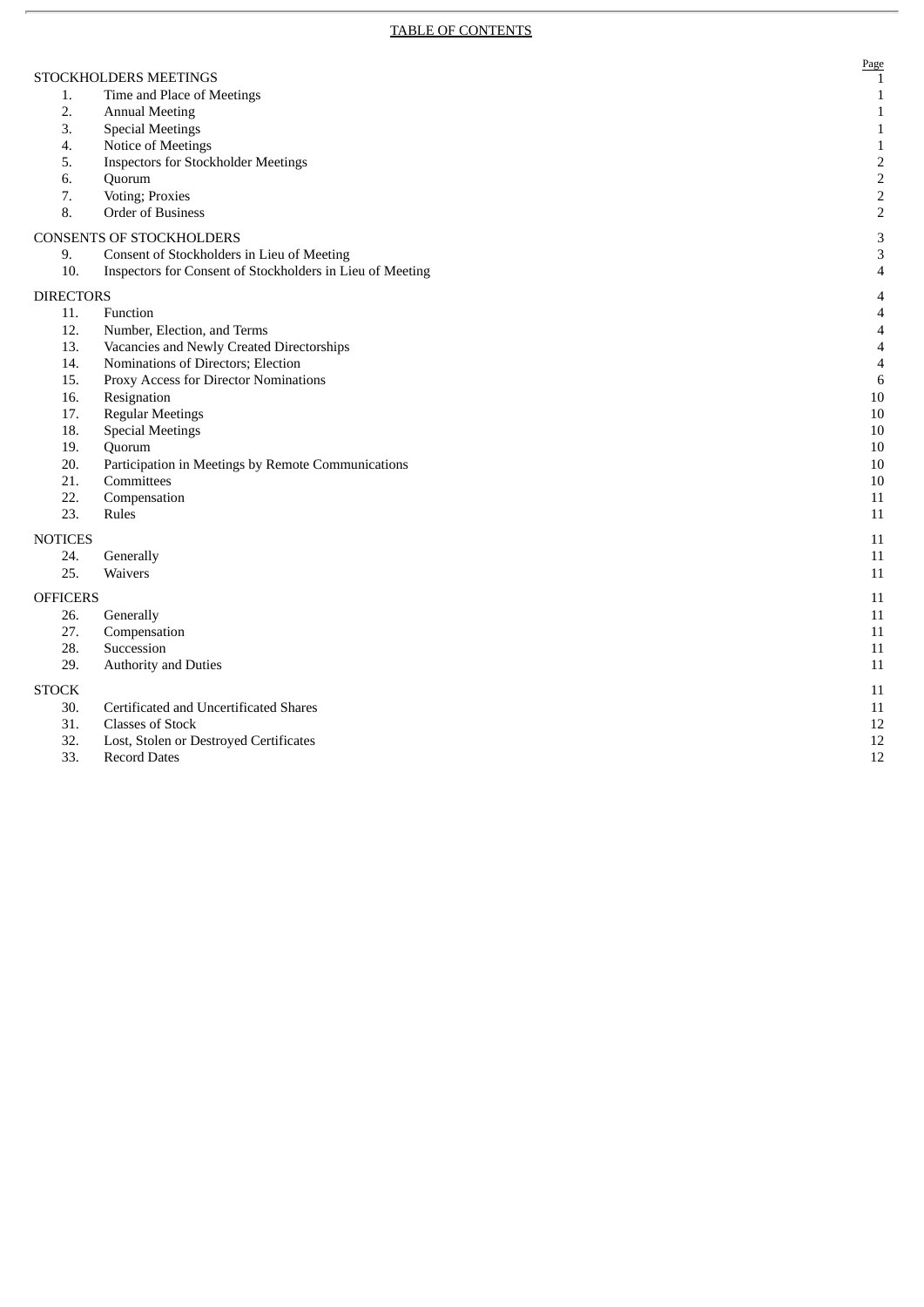G E N E R A L

- 34. 4. Contracts, Checks, Etc
- 35. 5. Fiscal Year
- 36. 6. S e a l
- 37. 7. Reliance Upon Books, Reports, and Records
- 38. 8. Time Periods
- 39. 9. Amendments
- 4 0. I nsurance
- 41. 1. Certificate of Incorporation and Applicable Law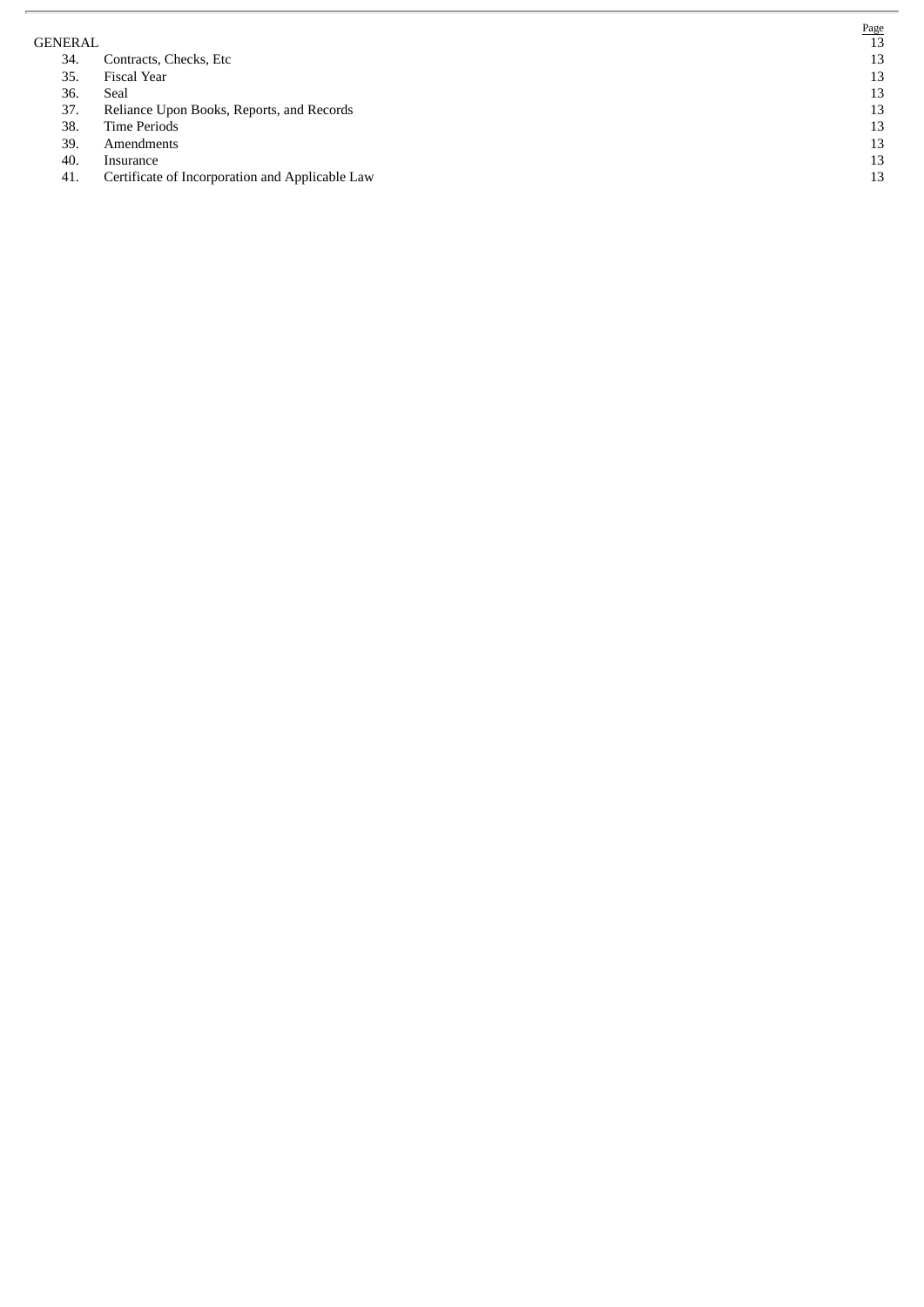#### STOCKHOLDERS MEETINGS

- 1. Time and Place of Meetings. All meetings of the stockholders for the election of the members of the Board of Directors (the "*Directors*") or for any other purpose will be held at such time and place, within or without the State of Delaware, as may be designated by the Board of Directors of the Company (the "*Board*") or, in the absence of a designation by the Board, the Chairman of the Board (the "*Chairman*"), the Chief Executive Officer, the President, or the Secretary, and stated in the notice of meeting. Notwithstanding the foregoing, the Board may, in its sole discretion, determine that meetings of the stockholders will not be held at any place, but may instead be held by means of remote communications, subject to such guidelines and procedures as the Board may adopt from time to time. The Board may cancel, postpone, or reschedule any previously scheduled annual or special meeting of the stockholders.
- 2. Annual Meeting.
	- (a) An annual meeting of the stockholders will be held at such date and time as may be designated from time to time by the Board, at which meeting the stockholders will elect the Directors in accordance with Bylaw 2(b), and will transact such other business as may properly be brought before the meeting in accordance with Bylaw 8.
	- (b) (i) Each Director to be elected by stockholders will be elected as such by the majority of the votes cast by stockholders upon his or her election at a meeting for the election of Directors at which a quorum is present, except that, if the number of nominees for election at any such meeting exceeds the number of Directors to be elected at such meeting, each Director to be so elected shall be elected as such by a plurality of the votes cast by stockholders at such meeting. For purposes of this Bylaw 2(b), a majority of votes cast will mean that the number of shares voted "for" a Director's election exceeds 50% of the number of votes cast on the issue of that Director's election (including votes "for," votes "against" and votes to withhold authority with respect to that Director's election, but excluding any abstentions or broker non-votes). If Directors are to be elected by a plurality of the votes cast, stockholders shall not be permitted to vote against a nominee.

(ii) A Director who stands for re-election is expected to tender his or her resignation if he or she fails to receive the required number of votes for re-election. The Board will nominate for election or re-election as Director only candidates who agree to tender, promptly following the annual meeting at which they are elected or re-elected as Director, irrevocable resignations that will be effective upon (A) the failure to receive the required vote at the next annual meeting at which they stand for re-election and (B) the Board's acceptance of such resignation in the Board's exclusive discretion. In addition, the Board will fill Director vacancies and new directorships only with persons who agree to tender, promptly following their appointment to the Board, irrevocable resignations that will be effective upon (A) the failure to receive the required vote at the next annual meeting at which they stand for re-election and (B) the Board's acceptance of such resignation in the Board's exclusive discretion. If an incumbent Director fails to receive the required vote for re-election, the Nominating and Corporate Governance Committee will act on an expedited basis to determine whether to recommend that the Board accept the Director's resignation and will submit such recommendation for prompt consideration by the Board. A Director whose resignation is under consideration is expected to abstain from participating in any decision regarding that resignation. The Nominating and Corporate Governance Committee and the Board may consider any factors they deem relevant in deciding whether to accept or reject a Director's resignation.

- 3. Special Meetings. Special meetings of the stockholders may be called only by (i) the Chairman, (ii) the President, or (iii) the Secretary within 10 calendar days after receipt of the written request of a majority of the total number of Directors that the Company would have if there were no vacancies (the **"***Whole Board***"**). Any such request by a majority of the Whole Board must be sent to the Chairman and the Secretary and must state the purpose or purposes of the proposed meeting. Special meetings of holders of the outstanding Preferred Stock of the Company (the **"***Preferred Stock***"**), if any, may be called in the manner and for the purposes provided in the applicable Preferred Stock Designation (as defined in the certificate of incorporation of the Company, as amended from time to time (the **"***Certificate of Incorporation***"**)).
- 4. Notice of Meetings. Written notice of every meeting of the stockholders, stating the place, if any, date, and time thereof, the means of remote communications, if any, by which stockholders and proxy holders may be deemed to be present in person and vote at such meeting, and, in the case of a special meeting, the purpose or purposes for which the meeting is called, will be given not less than 10 nor more than 60 calendar days before the date of the meeting to each stockholder of record entitled to vote at such meeting, except as otherwise provided herein or by law. When a meeting is adjourned to another place, date, or time, written notice need not be given of the adjourned meeting if the place, if any, date, and time thereof, and the means of remote communications, if any, by which stockholders and proxy holders may be deemed to be present in person and vote at such adjourned meeting are announced at the meeting at which the adjournment is taken; provided, however, that if the adjournment is for more than 30 calendar days, or if after the adjournment a new record date is fixed for the adjourned meeting, written notice of the place, if any, date, and time thereof, and the means of remote communications, if any, by which stockholders and proxy holders may be deemed to be present in person and vote at such adjourned meeting must be given in conformity herewith. At any adjourned meeting, any business may be transacted which properly could have been transacted at the original meeting.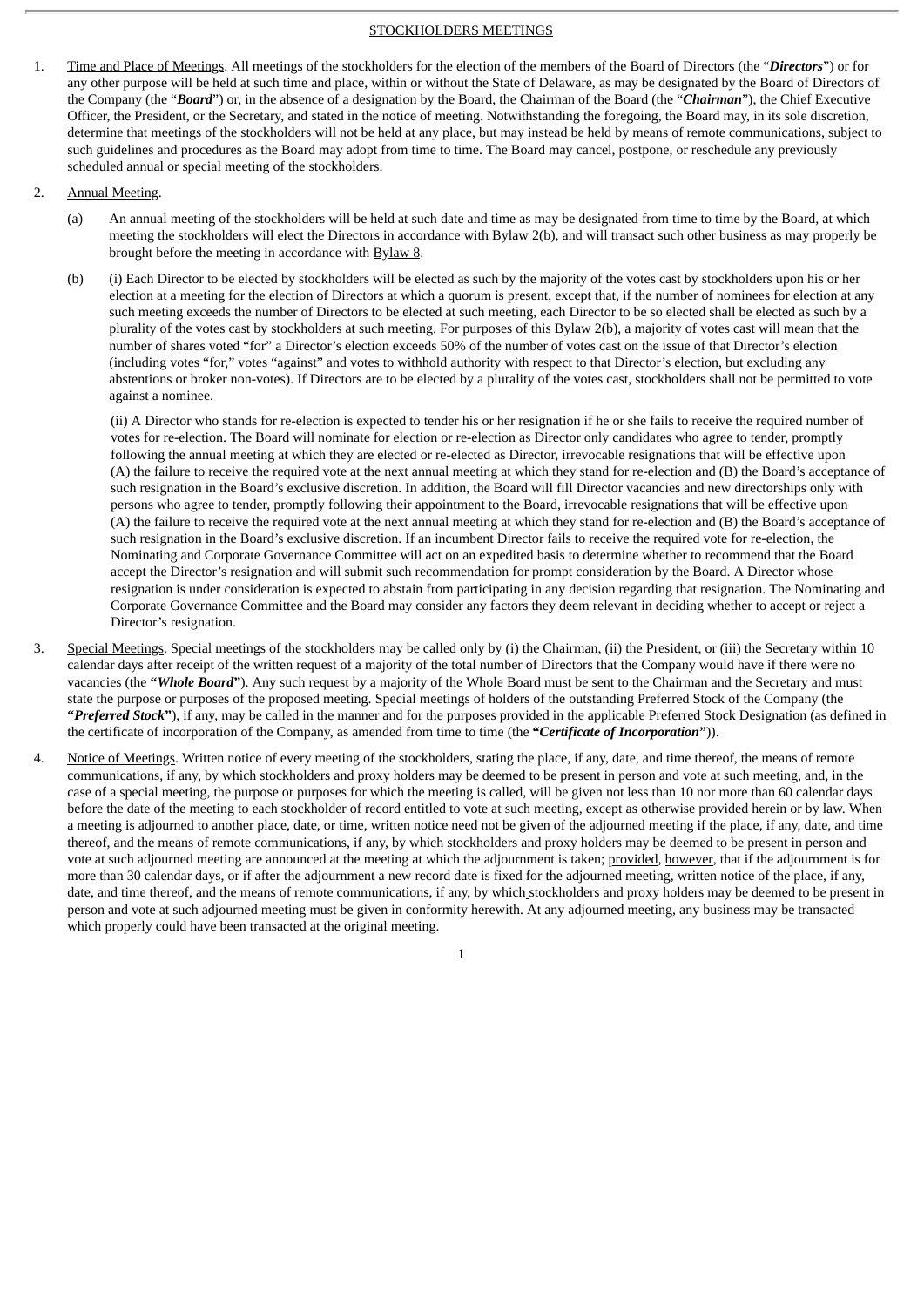- 5. Inspectors for Stockholder Meetings. The Board may appoint one or more inspectors of election to act as judges of the voting and to determine those entitled to vote at any meeting of the stockholders, or any adjournment thereof, in advance of such meeting. The Board may designate one or more persons as alternate inspectors to replace any inspector who fails to act. If no inspector or alternate is able to act at a meeting of stockholders, the presiding officer of the meeting may appoint one or more substitute inspectors.
- 6. Quorum. Except as otherwise provided by law or in a Preferred Stock Designation, the holders of a majority of the stock issued and outstanding and entitled to vote thereat, present in person or represented by proxy, will constitute a quorum at all meetings of the stockholders for the transaction of business thereat. If, however, such quorum is not present or represented at any meeting of the stockholders, the stockholders entitled to vote thereat, present in person or represented by proxy, will have the power to adjourn the meeting from time to time, without notice other than announcement at the meeting, until a quorum is present or represented.
- 7. Voting; Proxies. Except as otherwise provided by law, by the Company's Certificate of Incorporation, or in a Preferred Stock Designation, each stockholder will be entitled at every meeting of the stockholders to one vote for each share of stock having voting power standing in the name of such stockholder on the books of the Company on the record date for the meeting and such votes may be cast either in person or by proxy. Every proxy must be authorized in a manner permitted by Section 212 of the Delaware General Corporation Law (or any successor provision). Without affecting any vote previously taken, a stockholder may revoke any proxy that is not irrevocable by attending the meeting and voting in person, by revoking the proxy by giving notice to the Secretary of the Company, or by a later appointment of a proxy. The vote upon any question brought before a meeting of the stockholders may be by voice vote, unless otherwise required by the Certificate of Incorporation or these Bylaws or unless the Chairman or the holders of a majority of the outstanding shares of all classes of stock entitled to vote thereon present in person or by proxy at such meeting otherwise determine. Every vote taken by written ballot will be counted by the inspectors of election. When a quorum is present at any meeting, the affirmative vote of the holders of a majority of the stock present in person or represented by proxy at the meeting and entitled to vote on the subject matter (the **"***Voting Stock***"**) and which has actually been voted will be the act of the stockholders, except as otherwise provided in these Bylaws, the Certificate of Incorporation, a Preferred Stock Designation, or by law.

#### 8. Order of Business.

- (a) The Chairman, or such other officer of the Company designated by a majority of the Whole Board, will call meetings of the stockholders to order and will act as presiding officer thereof. Unless otherwise determined by the Board prior to the meeting, the presiding officer of the meeting of the stockholders will also determine the order of business and have the authority in his or her sole discretion to regulate the conduct of any such meeting, including without limitation by imposing restrictions on the persons (other than stockholders of the Company or their duly appointed proxies) that may attend any such stockholders' meeting, by ascertaining whether any stockholder or his proxy may be excluded from any meeting of the stockholders based upon any determination by the presiding officer, in his sole discretion, that any such person has disrupted or is likely to disrupt the proceedings thereat, by determining the circumstances in which any person may make a statement or ask questions at any meeting of the stockholders, determining whether the meeting should be recessed, by ruling on all procedural questions that may arise during or in connection with the meeting, and by determining the time or times at which the polls for voting at the meeting will be opened and closed.
- (b) At an annual meeting of the stockholders, only such business will be conducted or considered as is properly brought before the annual meeting. To be properly brought before an annual meeting, business must be (i) specified in the notice of the annual meeting (or any supplement thereto) given by or at the direction of the Board in accordance with  $Bylaw 4$ , (ii) otherwise properly brought before the annual meeting by the presiding officer or by or at the direction of a majority of the Whole Board, or (iii) otherwise properly requested to be brought before the annual meeting by a stockholder of the Company in accordance with  $\underline{Bylaw} 8(c)$ . For the avoidance of doubt, the foregoing clause (iii) will be the exclusive means for a stockholder to submit business before an annual meeting of stockholders (other than proposals properly made in accordance with Rule 14a-8 under the Securities Exchange Act of 1934, as amended (such act, and the rules and regulations promulgated thereunder, the **"***Exchange Act***"**) and included in the notice of meeting given by or at the direction of the Board).
- (c) For business to be properly requested by a stockholder to be brought before an annual meeting (other than business relating to the nomination or election of Directors, which is governed exclusively by the provisions of Bylaw 14 or Bylaw 15), (i) the stockholder must be a stockholder of the Company of record at the time of the giving of the notice for such annual meeting provided for in these Bylaws, (ii) the stockholder must be entitled to vote at such meeting, (iii) the stockholder must have given timely notice thereof in writing to the Secretary, and (iv) if the stockholder, or the beneficial owner on whose behalf any business is brought before the meeting, has provided the Company with a Proposal Solicitation Notice, as that term is defined in this  $Bylaw 8(c)$ , such stockholder or beneficial owner must have delivered a proxy statement and form of proxy to the holders of at the least the percentage of shares of the Company entitled to vote required to approve such business that the stockholder proposes to bring before the annual meeting and

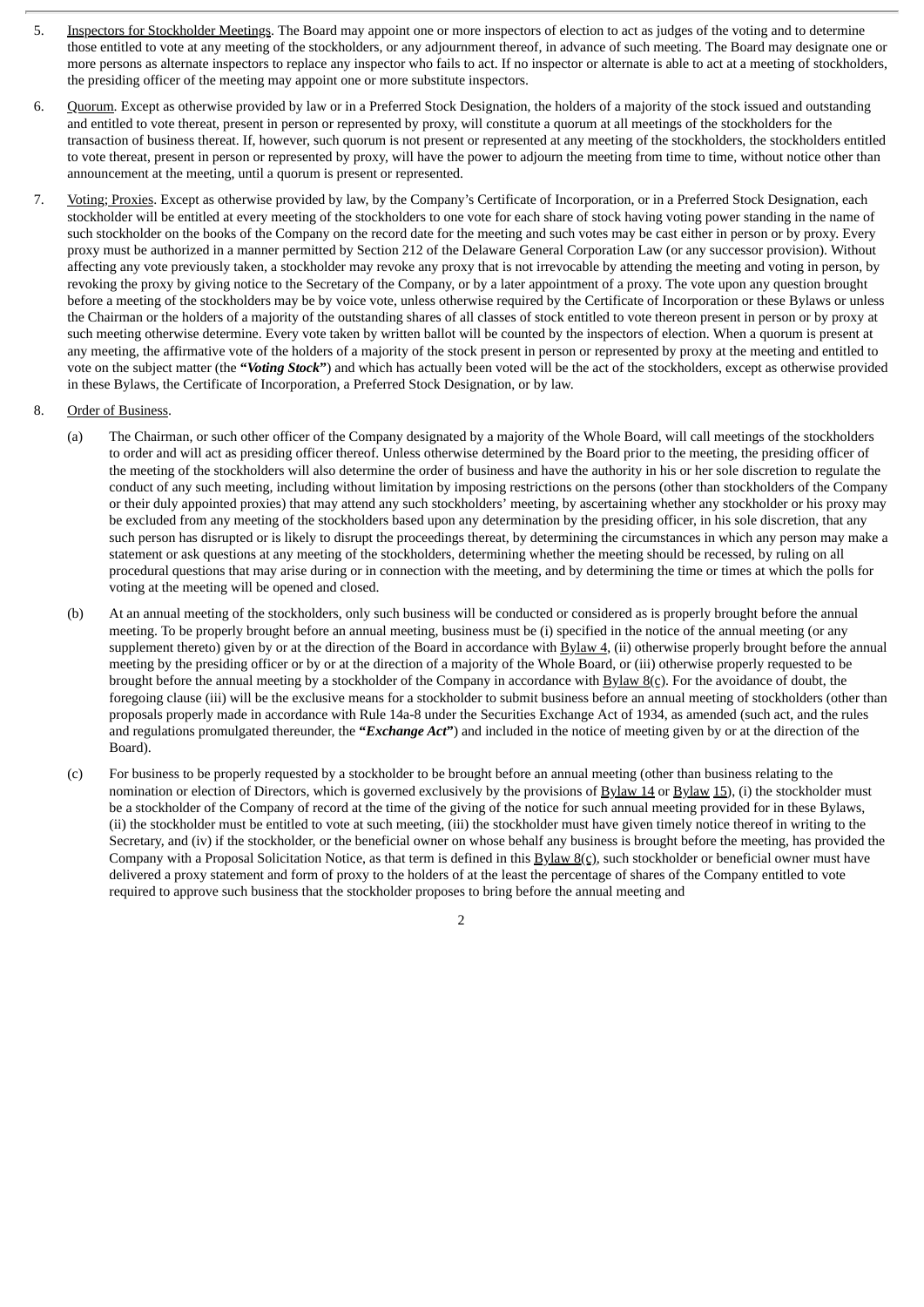included in such materials. To be timely, a stockholder's notice must be delivered to or mailed and received at the principal executive offices of the Company not less than 90 calendar days nor greater than 120 calendar days prior to the first anniversary of the date of the immediately preceding year's annual meeting of stockholders; provided, however, that if the date of the annual meeting is advanced more than 30 calendar days prior to or delayed by more than 30 calendar days after the anniversary of the preceding year's annual meeting, notice by the stockholder to be timely must be so delivered not later than the close of business on the later of (A) the 90th calendar day prior to such annual meeting and (B) the 10th calendar day following the day on which public disclosure of the date of such meeting is first made. In no event will the public disclosure of an adjournment of an annual meeting commence a new time period for the giving of a stockholder's notice as described above. A stockholder's notice to the Secretary must set forth as to each matter the stockholder proposes to bring before the annual meeting (A) a description in reasonable detail of the business desired to be brought before the annual meeting and the reasons for conducting such business at the annual meeting, (B) the name and address, as they appear on the Company's books, of the stockholder proposing such business and the beneficial owner, if any, on whose behalf the proposal is made, (C) the class and series and number of shares of capital stock of the Company that are owned beneficially and of record by the stockholder proposing such business and by the beneficial owner, if any, on whose behalf the proposal is made, (D) a description of all arrangements or understandings among such stockholder and any other person or persons (including their names) in connection with the proposal of such business by such stockholder and any material interest of such stockholder in such business, (E) whether either such stockholder or beneficial owner intends to deliver a proxy statement and form of proxy to holders of at least the percentage of shares of the Company entitled to vote required to approve the proposal (an affirmative statement of such intent, a **"***Proposal Solicitation Notice***"**), and (F) a representation that such stockholder intends to appear in person or by proxy at the annual meeting to bring such business before the annual meeting. Notwithstanding the foregoing provisions of this  $Bylaw B(s)$ , a stockholder must also comply with all applicable requirements of the Exchange Act with respect to matters set forth in this Bylaw 8(c). For purposes of this Bylaw 8, Bylaw 14, and Bylaw 15, **"***public disclosure***"** means disclosure in a press release reported by the Dow Jones News Service, Associated Press or comparable national news service or in a document filed by the Company with the Securities and Exchange Commission pursuant to the Exchange Act or furnished by the Company to stockholders. Nothing in this  $Bylaw 8(c)$  will be deemed to affect any rights of stockholders to request inclusion of proposals in the Company's proxy statement pursuant to Rule 14a-8 under the Exchange Act. If a stockholder submitting the nomination does not appear at the annual meeting to present its proposal, such proposal will be disregarded (notwithstanding that proxies in respect of such proposal may have been solicited, obtained, or delivered).

- (d) At a special meeting of stockholders, only such business may be conducted or considered as is properly brought before the meeting. To be properly brought before a special meeting, business must be (i) specified in the notice of the meeting (or any supplement thereto) given by or at the direction of the Chairman, the President or a majority of the Whole Board in accordance with Bylaw 4 or (ii) otherwise properly brought before the meeting by the presiding officer or by or at the direction of a majority of the Whole Board.
- (e) The determination of whether any business sought to be brought before any annual or special meeting of the stockholders is properly brought before such meeting in accordance with this Bylaw 8 will be made by the presiding officer of such meeting. If the presiding officer determines that any business is not properly brought before such meeting, he or she will so declare to the meeting and any such business will not be conducted or considered.

#### CONSENTS OF STOCKHOLDERS

9. Consent of Stockholders in Lieu of Meeting. Subject to the requirements of Bylaw 33 and unless otherwise provided in the Certificate of Incorporation, any corporate action required to be taken at a meeting of the stockholders, or any other corporate action which may be taken at a meeting of the stockholders, may be taken without a meeting, if a consent or consents in writing setting forth the corporate action to be so taken has been signed by the holders of outstanding stock having not less than the minimum number of votes that would be necessary to authorize or take such corporate action at a meeting at which all shares entitled to vote thereon were present and voted, and has been delivered to the Company's registered office in the State of Delaware, to its principal place of business or to any officer or agent of the Company having custody of the book in which proceedings of stockholders meetings are recorded, in each case addressed to the attention of the Secretary. Delivery must be by hand or by certified or registered mail, return receipt requested. The Company will give prompt notice of the taking of corporate action without a meeting by less than unanimous written consent to stockholders who have not consented in writing and who, if the corporate action had been taken at a meeting, would have been entitled to notice of the meeting if the record date for such meeting had been the date that written consents signed by a sufficient number of stockholders to take the corporate action were delivered to the Company in the manner provided herein and in the Delaware General Corporation Law.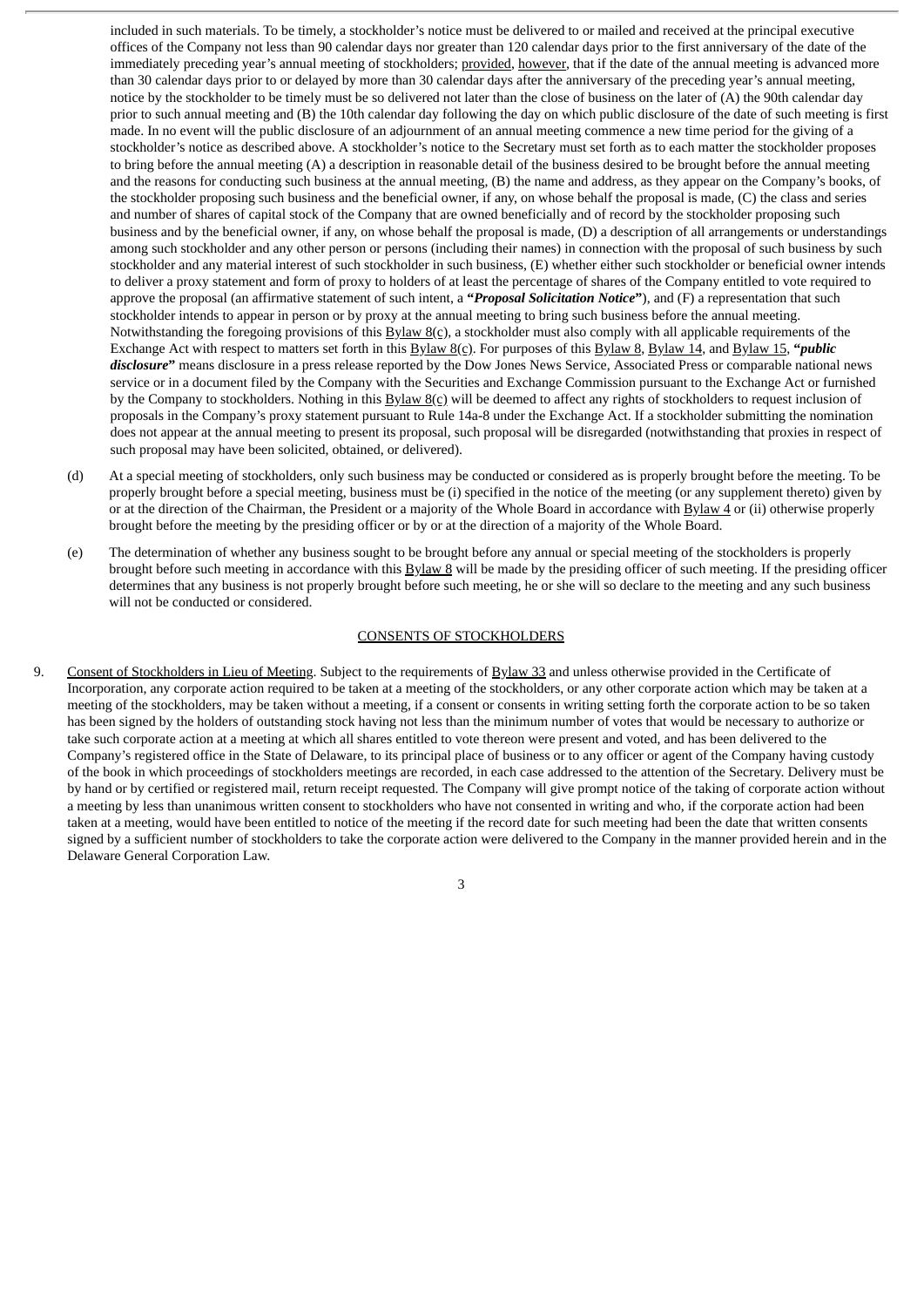10. Inspectors for Consent of Stockholders in Lieu of Meeting. The Board may appoint one or more inspectors of elections to perform a ministerial review, or act as judges, of the validity of written consents delivered in accordance with Bylaw 9 and any revocations thereof. No corporate action by written consent without a meeting will be effective until such date as the inspectors certify to the Company that the signed written consents delivered to the Company in accordance with Bylaw 9 represent at least the minimum number of votes that would be necessary to authorize or take such corporate action at a meeting at which all shares entitled to vote thereon were present and voted.

#### DIRECTORS

- 11. Function. The business and affairs of the Company will be managed under the direction of its Board.
- 12. Number, Election, and Terms. Subject to the rights, if any, of any series of Preferred Stock to elect additional Directors under circumstances specified in a Preferred Stock Designation, and to any minimum and maximum number of authorized Directors provided in the Certificate of Incorporation, the authorized number of Directors may be determined from time to time only by a vote of a majority of the Whole Board, but such number will be no fewer than three nor more than ten. In addition, to be eligible to be a nominee for election or reelection as a Director of the Company, a person must deliver to the Secretary at the principal executive offices of the Company a written questionnaire with respect to the identity, background, and qualification of such person and, with respect to Bylaw 14 or Bylaw 15, the background of any other person or entity on whose behalf the nomination is being made (which questionnaire will be provided by the Secretary upon written request) and a written representation and agreement (in the form provided by the Secretary upon written request) that such person (A) is not and will not become a party to (1) any agreement, arrangement, or understanding with, and has not given any commitment or assurance to, any person or entity as to how such person, if elected as a director of the Company, will act or vote on any issue or question (a "*Voting Commitment*") that has not been disclosed to the Company in such representation and agreement or (2) any Voting Commitment that could limit or interfere with such person's ability to comply, if elected as a Director of the Company, with such person's fiduciary duties under applicable law, (B) is not and will not become a party to any agreement, arrangement or understanding with any person or entity other than the Company with respect to any direct or indirect compensation, reimbursement or indemnification in connection with such person's nomination or service or action as a Director that has not been disclosed in the questionnaire, (C) in such person's individual capacity and, with respect to Bylaw 14 or Bylaw 15, on behalf of any person or entity on whose behalf the nomination is being made, would be in compliance, if elected as a Director of the Company, and will comply, with all applicable publicly disclosed corporate governance, conflict of interest, confidentiality and stock ownership and trading policies and guidelines of the Company, and (D) will make such other acknowledgments, enter into such agreements and provide such information as the Board requires of all Directors, including promptly submitting all completed and signed questionnaires required of the Company's Directors. The written representation and agreement provided for in this  $Bylaw 12$  shall be in addition to any representations, agreements, certifications and information that a person seeking election or reelection as a Director of the Company must deliver or submit to the Company or any officer of the Company under any other provision of these Bylaws, the Certificate of Incorporation or any applicable law, rule or regulation.
- 13. Vacancies and Newly Created Directorships. Subject to the rights, if any, of the holders of any series of Preferred Stock to elect additional Directors under circumstances specified in a Preferred Stock Designation, newly created directorships resulting from any increase in the number of Directors and any vacancies on the Board resulting from death, resignation, disqualification, removal, or other cause will be filled solely by the affirmative vote of a majority of the remaining Directors then in office, even though less than a quorum of the Board, or by a sole remaining Director. Any Director elected in accordance with the preceding sentence will hold office for the remainder of the full term of the class of Directors in which the new directorship was created or the vacancy occurred and until such Director's successor is elected and qualified. No decrease in the number of Directors constituting the Board will shorten the term of an incumbent Director.
- 14. Nominations of Directors; Election.
	- (a) Subject to the rights, if any, of the holders of any series of Preferred Stock to elect additional Directors under circumstances specified in a Preferred Stock Designation, only persons who are nominated in accordance with the procedures set forth in this Bylaw 14 or in Bylaw 15 and are otherwise eligible under the other provisions of these Bylaws will be eligible for election at a meeting of stockholders as Directors of the Company.
	- (b) Nominations of persons for election as Directors of the Company may be made only at an annual meeting of stockholders (i) by or at the direction of the Board or a committee thereof, (ii) by any stockholder that is a stockholder of record at the time of giving of notice provided for in this Bylaw 14, who is entitled to vote for the election of Directors at such annual meeting, and who complies with the procedures set forth in this Bylaw 14 or (iii) by an Eligible Stockholder (as defined in Bylaw 15(d)) pursuant to and in accordance with Bylaw 15. If the chairman of the meeting determines that a nomination was not made in accordance with the foregoing procedures, he shall declare such nomination to be invalid and such nomination shall be disregarded notwithstanding that proxies in respect of such vote may have been received
		- 4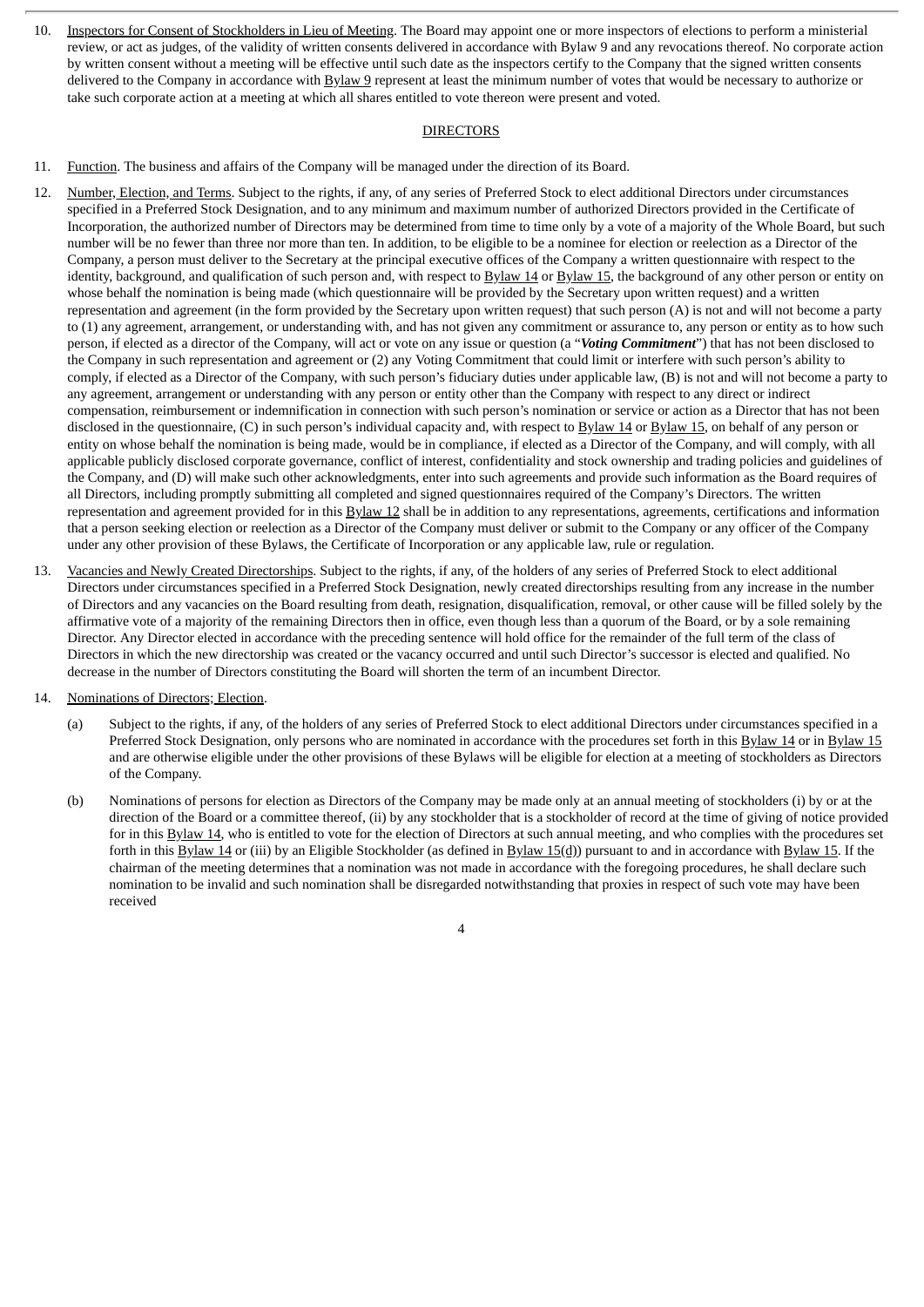by the Company. With respect to nominations proposed to be made pursuant to clause (ii) of the first sentence of this Bylaw 14(b), if a stockholder, or a beneficial owner on whose behalf any such nomination is made, has provided the Company with a Nomination Solicitation Notice, as that term is defined in this Bylaw 14 below, such stockholder or beneficial owner must have delivered a proxy statement and form of proxy to the holders of at least the percentage of shares of the Company entitled to vote required to approve such nomination and included in such materials the Nomination Solicitation Notice.

(c) In addition to any other applicable requirements, all nominations proposed to be made pursuant to clause (ii) of the first sentence of Bylaw 14(b) must be made pursuant to timely notice in proper written form to the Secretary. If a stockholder does not appear at the meeting to present its proposal, such proposal will be disregarded (notwithstanding that proxies in respect of such proposal may have been solicited, obtained or delivered). To be timely, such stockholder's notice must be delivered to or mailed and received at the principal executive offices of the Company not less than 90 calendar days nor greater than 120 calendar days prior to the first anniversary of the date of the immediately preceding year's annual meeting of stockholders; provided, however, that if the date of the annual meeting is advanced more than 30 calendar days prior to or delayed by more than 30 calendar days after the anniversary of the preceding year's annual meeting, notice by the stockholder to be timely must be so delivered not later than the close of business on the later of (i) the 90th calendar day prior to such annual meeting and (ii) the 10th calendar day following the day on which public disclosure of the date of such meeting is first made. In no event will the public disclosure of an adjournment of an annual meeting commence a new time period for the giving of a stockholder's notice as described above. To be in proper written form, such stockholder's notice must set forth or include (i) the name and address of such stockholder, as they appear on the Company's books, and the name and principal business address of all (A) persons controlling, directly or indirectly, or acting in concert with, such stockholder, (B) beneficial owners of shares of stock of the Company owned of record or beneficially by such stockholder (with the term **"***beneficial ownership***"** as used herein to have the meaning given to that term in Rule 13d-3 under the Exchange Act), and (C) persons controlling, controlled by, or under common control with, any person specified in the foregoing clause (A) or (B) (with the term **"***control***"** as used herein to have the meaning given to that term in Rule 405 under the Securities Act of 1933, as amended) (any such person or beneficial owners set forth in the foregoing clauses (A), (B), and (C) will be a **"***Stockholder Associated Person***"** for purposes of this Bylaw 14(c)); (ii) a representation that the stockholder giving the notice is a holder of record of stock of the Company entitled to vote at such annual meeting and intends to appear in person or by proxy at the annual meeting to nominate the person or persons specified in the notice; (iii) the class and number of shares of stock of the Company owned beneficially and of record by the stockholder giving the notice and each Stockholder Associated Person; (iv) any derivative positions related to any class or series of securities of the Company held or beneficially held by the stockholder and each Stockholder Associated Person; (v) whether and the extent to which any hedging, swap, or other transactions or series of transactions have been entered into by or on behalf of, or any other agreement, arrangement or understanding (including any short position or any borrowing or lending of shares of stock) has been made, the effect or intent of which is to mitigate loss to, or manage risk of stock price changes for, or to increase the voting power of, the stockholder or any Stockholder Associated Person with respect to any shares of stock of the Company; (vi) a description of all arrangements or understandings between or among any of (A) the stockholder giving the notice, (B) any Stockholder Associated Person, (C) each nominee, and (D) any other person or persons (naming such person or persons) pursuant to which the nomination or nominations are to be made by the stockholder giving the notice; (vii) such other information regarding each nominee proposed by the stockholder giving the notice as would be required to be included in a proxy statement filed pursuant to the proxy rules of the Securities and Exchange Commission had the nominee been nominated, or intended to be nominated, by the Board; (viii) the signed consent of each nominee to serve as a Director of the Company if so elected; (ix) whether such stockholder or any Stockholder Associated Person intends to deliver a proxy statement and form of proxy to holders of at least the percentage of shares of the Company entitled to vote required to elect such nominee or nominees (an affirmative statement of such intent, a **"***Nomination Solicitation Notice***"**); (x) with respect to each nominee for election or reelection to the Board, a completed and signed questionnaire, representation and agreement as required in Bylaw 12; and (xi) a representation that such stockholder intends to appear in person or by proxy at the meeting to nominate the persons named in the notice (all of which information in this Bylaw 14(c) must be supplemented by such stockholder if any of the facts set forth in the notice change during the period between the date such notice is sent and the date of the meeting, not later than five days after the event giving rise to such change). At the request of the Board, any person nominated by the Board for election as a Director must furnish to the Secretary the information that would have been required to be set forth in a stockholder's notice pertaining to such nominee. The presiding officer of any annual meeting will, if the facts warrant, determine that a nomination was not made in accordance with the procedures prescribed by this **Bylaw 14**, and if he or she should so determine, he or she will so declare to the meeting and the defective nomination will be disregarded. Notwithstanding the foregoing provisions of this Bylaw 14, a stockholder must also comply with all applicable requirements of the Exchange Act with respect to the matters set forth in this Bylaw 14.

In addition to the information required or requested pursuant to this Bylaw 14, Bylaw 15 or any other provision of these Bylaws, (i) the Company may require any proposed nominee to furnish any other information (A) that may reasonably be requested by the Company to determine whether the nominee would be independent under the rules and listing standards of the securities exchanges upon which the stock of the Company is listed or traded, any applicable rules of the Securities and Exchange Commission or any publicly disclosed standards used by the Board in determining and disclosing the independence of the Company's Directors (collectively, the "*Independence Standards*"), (B) that could be material to a reasonable stockholder's understanding of the independence, or lack thereof, of such nominee or (C) that may reasonably be requested by the Company to determine the eligibility of such nominee to serve as a Director of the Company.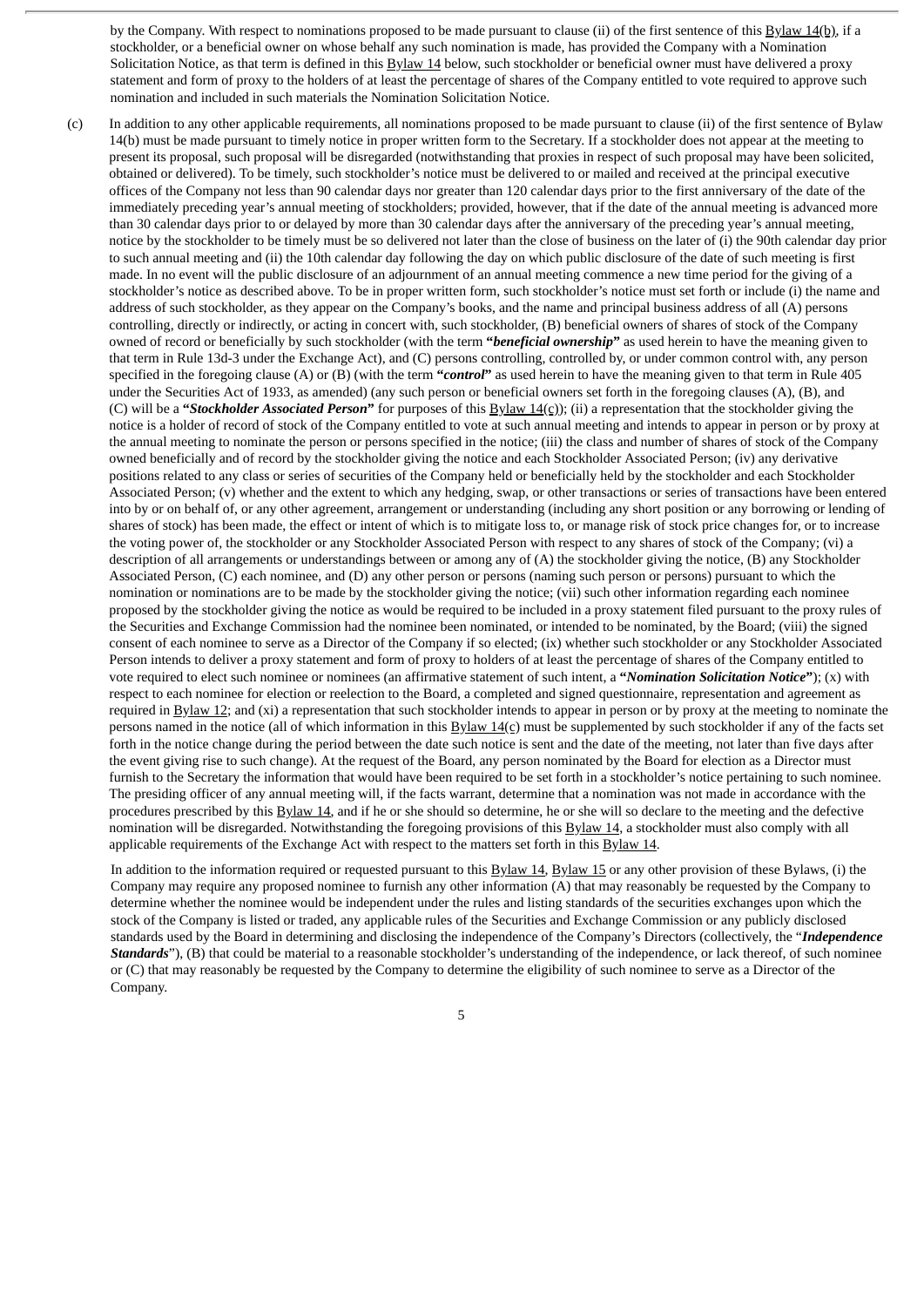#### 15. Proxy Access for Director Nominations

- (a) Whenever the Board solicits proxies with respect to the election of Directors at an annual meeting of stockholders, subject to the provisions of this Bylaw 15, the Company shall include in its proxy statement for such annual meeting, in addition to any persons nominated for election by or at the direction of the Board (or any duly authorized committee thereof), the name, together with the Required Information (as defined below), of any person nominated for election as a Director by an Eligible Stockholder pursuant to and in accordance with this Bylaw 15 (a **"***Stockholder Nominee***"**). For purposes of this Bylaw 15, the **"***Required Information***"** that the Company will include in its proxy statement is (i) the information provided to the Secretary of the Company concerning the Stockholder Nominee and the Eligible Stockholder that is required to be disclosed in the Company's proxy statement pursuant to Section 14 of the Exchange Act, and (ii) if the Eligible Stockholder so elects, a Supporting Statement (as defined in  $Bylaw 15(h)$ ). For the avoidance of doubt, nothing in this  $Bylaw 15$ shall limit the Company's ability to solicit against any Stockholder Nominee or include in its proxy materials the Company's own statements or other information relating to any Eligible Stockholder or Stockholder Nominee, including any information provided to the Company pursuant to this Bylaw 15. Subject to the provisions of this Bylaw 15, the name of any Stockholder Nominee included in the Company's proxy statement for an annual meeting of stockholders shall also be set forth on the form of proxy distributed by the Company in connection with such annual meeting.
- (b) In addition to any other applicable requirements, for a nomination to be made by an Eligible Stockholder pursuant to this  $Bylaw 15$ , the Eligible Stockholder must give timely notice thereof (a **"***Notice of Proxy Access Nomination***"**) in proper written form to the Secretary of the Company and must expressly request in the Notice of Proxy Access Nomination to have such nominee included in the Company's proxy materials pursuant to this Bylaw 15. To be timely, the Notice of Proxy Access Nomination must be delivered to, or mailed and received at, the principal executive offices of the Company not less than 120 days nor more than 150 days prior to the anniversary of the date that the Company first distributed its proxy statement to stockholders for the immediately preceding annual meeting of stockholders. In no event shall the public disclosure of an adjournment or postponement commence a new time period for the giving of a Notice of Proxy Access Nomination pursuant to this Bylaw 15.
- (c) The maximum number of Stockholder Nominees nominated by all Eligible Stockholders that will be included in the Company's proxy materials with respect to an annual meeting of stockholders shall not exceed the greater of (i) two or (ii) 20% of the number of Directors in office as of the last day on which a Notice of Proxy Access Nomination may be delivered pursuant to and in accordance with this Bylaw 15 (the **"***Final Proxy Access Nomination Date***"**) or, if such amount is not a whole number, the closest whole number below 20% (such greater number, as it may be adjusted pursuant to this Bylaw 15(c), the **"***Permitted Number***"**). In the event that one or more vacancies for any reason occurs on the Board after the Final Proxy Access Nomination Date but before the date of the annual meeting and the Board resolves to reduce the size of the Board in connection therewith, the Permitted Number shall be calculated based on the number of Directors in office as so reduced. In addition, the Permitted Number shall be reduced by (i) the number of individuals who will be included in the Company's proxy materials as nominees recommended by the Board pursuant to an agreement, arrangement or other understanding with a stockholder or group of stockholders (other than any such agreement, arrangement or understanding entered into in connection with an acquisition of stock from the Company by such stockholder or group of stockholders) and (ii) the number of Directors in office as of the Final Proxy Access Nomination Date who were included in the Company's proxy materials as Stockholder Nominees for any of the two preceding annual meetings of stockholders (including any persons counted as Stockholder Nominees pursuant to the immediately succeeding sentence) and whose reelection at the upcoming annual meeting is being recommended by the Board. For purposes of determining when the Permitted Number has been reached, any individual nominated by an Eligible Stockholder for inclusion in the Company's proxy materials pursuant to this Bylaw 15 whose nomination is subsequently withdrawn or whom the Board decides to nominate for election to the Board shall be counted as one of the Stockholder Nominees. Any Eligible Stockholder submitting more than one Stockholder Nominee for inclusion in the Company's proxy materials pursuant to this Bylaw 15 shall rank such Stockholder Nominees based on the order in which the Eligible Stockholder desires such Stockholder Nominees to be selected for inclusion in the Company's proxy materials in the event that the total number of Stockholder Nominees submitted by Eligible Stockholders pursuant to this Bylaw 15 exceeds the Permitted Number. In the event that the number of Stockholder Nominees submitted by Eligible Stockholders pursuant to this Bylaw 15 exceeds the Permitted Number, the highest ranking Stockholder Nominee who meets the requirements of this Bylaw 15 from each Eligible Stockholder will be selected for inclusion in the Company's proxy materials until the Permitted Number is reached, going in order of the amount (largest to smallest) of shares of common stock of the Company each Eligible Stockholder disclosed as Owned in its Notice of Proxy Access Nomination. If the Permitted Number is not reached after the highest ranking Stockholder Nominee who meets the requirements of this Bylaw 15 from each Eligible Stockholder has been selected, then the next highest ranking Stockholder Nominee who meets the requirements of this Bylaw 15 from each Eligible Stockholder will be selected for inclusion in the Company's proxy materials, and this process will continue as many times as necessary, following the same order each time, until the Permitted Number is reached. Notwithstanding anything to the contrary contained in this Bylaw 15, the Company shall not be required to include any Stockholder Nominees in its proxy materials pursuant to this  $\frac{Bylaw 15}{Bylaw 15}$  for any meeting of stockholders for which the Secretary of the Company receives a notice (whether or not subsequently withdrawn) that a stockholder intends to nominate one or more persons for election to the Board pursuant to clause (ii) of the first sentence of  $\frac{Bylaw 14(b)}{b}$ .

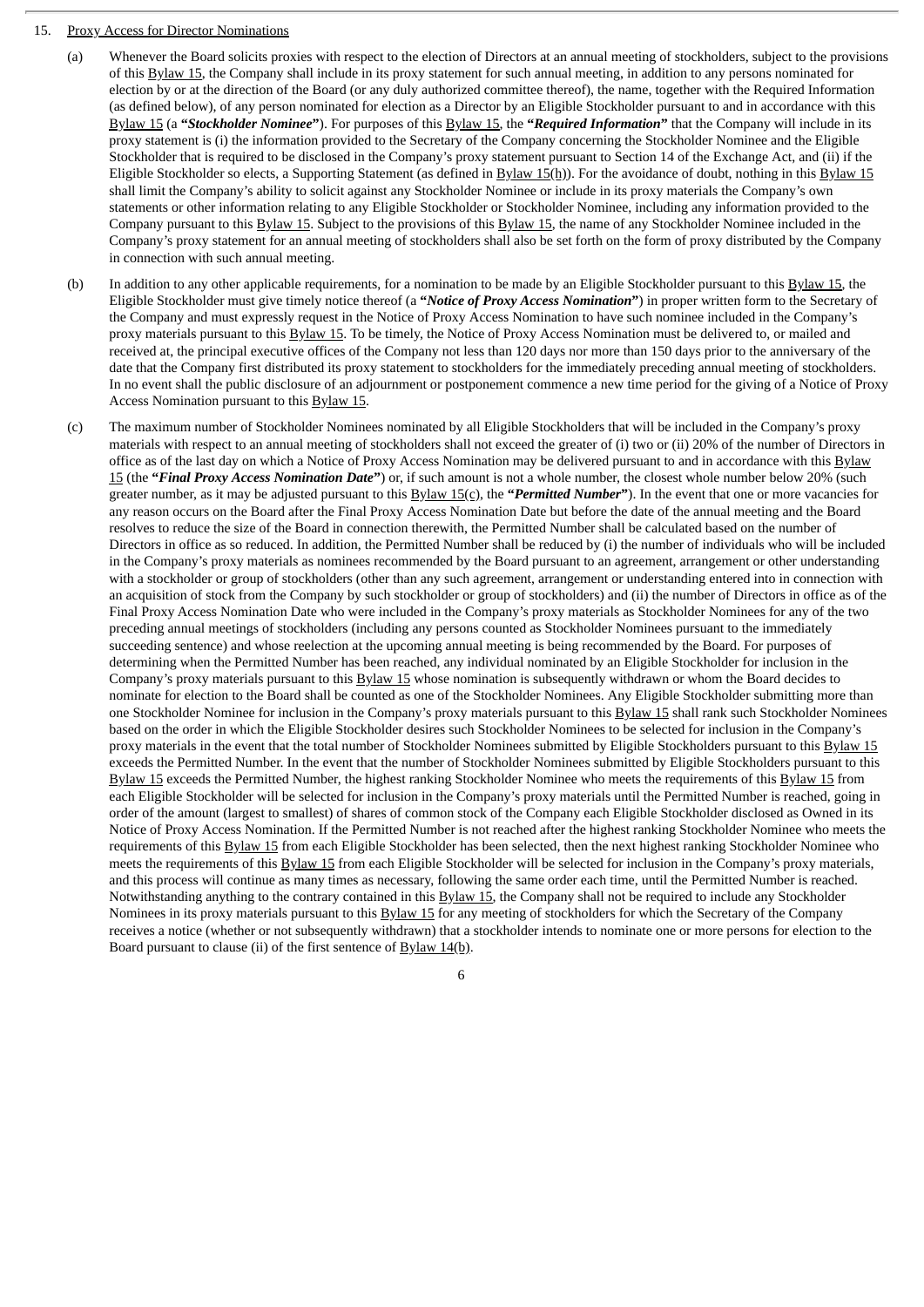- (d) An **"***Eligible Stockholder***"** is a stockholder or group of no more than 20 stockholders (counting as one stockholder, for this purpose, any two or more funds that are part of the same Qualifying Fund Group (as defined below)) that (i) has Owned (as defined in Bylaw 15(e)) continuously for at least three years (the **"***Minimum Holding Period***"**) a number of shares of common stock of the Company that represents at least three percent of the outstanding shares of common stock of the Company as of the date the Notice of Proxy Access Nomination is delivered to, or mailed and received at, the principal executive offices of the Company in accordance with this Bylaw 15 (the **"***Required Shares***"**), (ii) continues to Own the Required Shares through the date of the annual meeting and (iii) meets all other requirements of and complies with all of the procedures set forth in this Bylaw 15. A **"***Qualifying Fund Group***"** means two or more funds that are (A) under common management and investment control, (B) under common management and funded primarily by the same employer or  $(C)$  a "group of investment companies" as such term is defined in Section  $12(d)(1)(G)(ii)$  of the Investment Company Act of 1940, as amended. Whenever the Eligible Stockholder consists of a group of stockholders (including a group of funds that are part of the same Qualifying Fund Group), (1) each provision in this Bylaw 15 that requires the Eligible Stockholder to provide any written statements, representations, undertakings, agreements or other instruments or to meet any other conditions shall be deemed to require each stockholder (including each individual fund) that is a member of such group to provide such statements, representations, undertakings, agreements or other instruments and to meet such other conditions (except that the members of such group may aggregate the shares that each member has Owned continuously for the Minimum Holding Period in order to meet the three percent Ownership requirement of the "*Required Shares*" definition) and (2) a breach of any obligation, agreement or representation under this **Bylaw 15** by any member of such group shall be deemed a breach by the Eligible Stockholder. No stockholder may be a member of more than one group of stockholders constituting an Eligible Stockholder with respect to any annual meeting.
- (e) For purposes of this Bylaw 15, a stockholder shall be deemed to **"***Own***"** only those outstanding shares of common stock of the Company as to which the stockholder possesses both (i) the full voting and investment rights pertaining to the shares and (ii) the full economic interest in (including the opportunity for profit from and risk of loss on) such shares; provided that the number of shares calculated in accordance with clauses (i) and (ii) shall not include any shares (A) sold by such stockholder or any of its affiliates in any transaction that has not been settled or closed, (B) borrowed by such stockholder or any of its affiliates for any purposes or purchased by such stockholder or any of its affiliates pursuant to an agreement to resell, or (C) subject to any option, warrant, forward contract, swap, contract of sale, or other derivative or similar instrument or agreement entered into by such stockholder or any of its affiliates, whether any such instrument or agreement is to be settled with shares or with cash based on the notional amount or value of shares of outstanding common stock of the Company, in any such case which instrument or agreement has, or is intended to have, the purpose or effect of (1) reducing in any manner, to any extent or at any time in the future, such stockholder's or its affiliates' full right to vote or direct the voting of any such shares and/or (2) hedging, offsetting or altering to any degree any gain or loss realized or realizable from maintaining the full economic ownership of such shares by such stockholder or affiliate. A stockholder shall "Own" shares held in the name of a nominee or other intermediary so long as the stockholder retains the right to instruct how the shares are voted with respect to the election of Directors and possesses the full economic interest in the shares. A stockholder's Ownership of shares shall be deemed to continue during any period in which (i) the stockholder has loaned such shares, provided that the stockholder has the power to recall such loaned shares on five business days' notice and includes in the Notice of Proxy Access Nomination an agreement that it (A) will promptly recall such loaned shares upon being notified that any of its Stockholder Nominees will be included in the Company's proxy materials and (B) will continue to hold such recalled shares through the date of the annual meeting or (ii) the stockholder has delegated any voting power by means of a proxy, power of attorney or other instrument or arrangement which is revocable at any time by the stockholder. The terms "*Owned*," "*Owning*" and other variations of the word "*Own*" shall have correlative meanings. Whether outstanding shares of common stock of the Company are "*Owned*" for these purposes shall be decided by the Board.
- (f) To be in proper written form, the Notice of Proxy Access Nomination shall set forth or be accompanied by the following:
	- (i) a statement by the Eligible Stockholder (A) setting forth and certifying as to the number of shares it Owns and has Owned continuously for the Minimum Holding Period, (B) agreeing to continue to Own the Required Shares through the date of annual meeting, (C) indicating whether it intends to continue to own the Required Shares for at least one year following the annual meeting and (D) confirming its intention to notify the Company of any defects in, and otherwise update and supplement, the information provided to the Company pursuant to this  $Bylaw 15$  as required by  $Bylaw 15(i)$ ;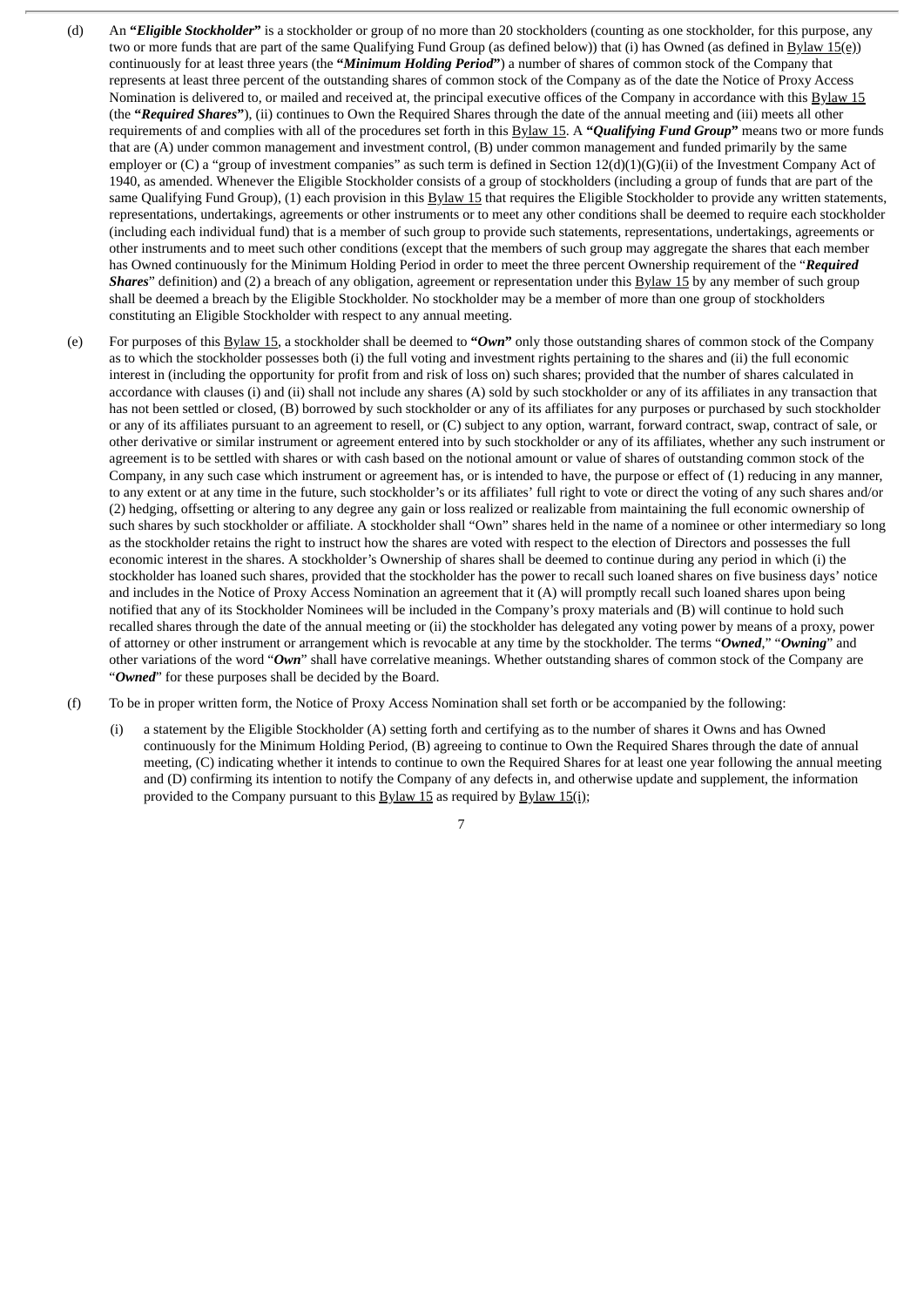- (ii) one or more written statements from the record holder of the Required Shares (and from each intermediary through which the Required Shares are or have been held during the Minimum Holding Period) verifying that, as of a date within seven calendar days prior to the date the Notice of Proxy Access Nomination is delivered to, or mailed and received at, the principal executive offices of the Company, the Eligible Stockholder Owns, and has Owned continuously for the Minimum Holding Period, the Required Shares, and the Eligible Stockholder's agreement to provide, within five business days following the later of the record date for the annual meeting or the date notice of the record date is first publicly disclosed, one or more written statements from the record holder and such intermediaries verifying the Eligible Stockholder's continuous Ownership of the Required Shares through the record date;
- (iii) a copy of the Schedule 14N that has been or is concurrently being filed with the Securities and Exchange Commission as required by Rule 14a-18 under the Exchange Act;
- (iv) the information, representations, agreements and other documents that would be required to be set forth in or included with a stockholder's notice of a nomination proposed to be made pursuant to clause (ii) of the first sentence of Bylaw 14(b) (including the executed consent of each Stockholder Nominee to being named in the proxy statement as a nominee and to serving as a Director if elected and the completed and signed questionnaire, representation and agreement of each Stockholder Nominee as required in Bylaw 12);
- (v) the details of any relationship that existed within the past three years and that would have been described pursuant to Item 6(e) of Schedule 14N (or any successor item) if it existed on the date of submission of the Schedule 14N;
- (vi) a representation that the Eligible Stockholder (A) did not acquire, and is not holding, any securities of the Company for the purpose or with the intent of changing or influencing control of the Company, (B) has not nominated and will not nominate for election to the Board at the annual meeting any person other than the Stockholder Nominee(s) it is nominating pursuant to this Bylaw 15, (C) has not engaged and will not engage in, and has not and will not be a "participant" in another person's, "solicitation" within the meaning of Rule 14a-1(l) under the Exchange Act in support of the election of any individual as a Director at the annual meeting other than its Stockholder Nominee(s) or a nominee of the Board, (D) has not distributed and will not distribute to any stockholder of the Company any form of proxy for the annual meeting other than the form distributed by the Company, (E) has complied and will comply with all laws, rules and regulations applicable to solicitations and the use, if any, of soliciting material in connection with the annual meeting and (F) has provided and will provide facts, statements and other information in all communications with the Company and its stockholders that are or will be true and correct in all material respects and do not and will not omit to state a material fact necessary in order to make the statements made, in light of the circumstances under which they were made, not misleading;
- (vii) an undertaking that the Eligible Stockholder agrees to (A) assume all liability stemming from any legal or regulatory violation arising out of the Eligible Stockholder's communications with the stockholders of the Company or out of the information that the Eligible Stockholder provided to the Company, (B) indemnify and hold harmless the Company and each of its Directors, officers and employees individually against any liability, loss or damages in connection with any threatened or pending action, suit or proceeding, whether legal, administrative or investigative, against the Company or any of its Directors, officers or employees arising out of any nomination submitted by the Eligible Stockholder pursuant to this **Bylaw 15** or any solicitation or other activity in connection therewith and (C) file with the Securities and Exchange Commission any solicitation material relating to the meeting at which its Stockholder Nominee(s) will be nominated, regardless of whether any such filing is required under Regulation 14A of the Exchange Act or whether any exemption from filing is available for such solicitation material under Regulation 14A of the Exchange Act;
- (viii) in the case of a nomination by an Eligible Stockholder consisting of a group of stockholders, the designation by all group members of one member of the group that is authorized to receive communications, notices and inquiries from the Company and to act on behalf of all members of the group with respect to all matters relating to the nomination under this Bylaw 15 (including withdrawal of the nomination); and
- (ix) in the case of a nomination by an Eligible Stockholder consisting of a group of stockholders in which two or more funds are intended to be treated as one stockholder for purposes of qualifying as an Eligible Stockholder, documentation reasonably satisfactory to the Company that demonstrates that the funds are part of the same Qualifying Fund Group.
- (g) In addition to the information required or requested pursuant to  $\underline{Bylaw 15(f)}$  or any other provision of these Bylaws, (i) the Company may require any proposed Stockholder Nominee to furnish any other information (A) that may reasonably be requested by the Company to determine whether the Stockholder Nominee would be independent under the Independence Standards, (B) that could be material to a reasonable stockholder's understanding of the independence, or lack thereof, of such Stockholder Nominee or (C) that may reasonably be requested by the Company to determine the eligibility of such Stockholder Nominee to be included in the Company's proxy materials pursuant to this Bylaw 15 or to serve as a Director of the Company, and (ii) the Company may require the Eligible Stockholder to furnish any other information that may reasonably be requested by the Company to verify the Eligible Stockholder's continuous Ownership of the Required Shares for the Minimum Holding Period and through the date of the annual meeting.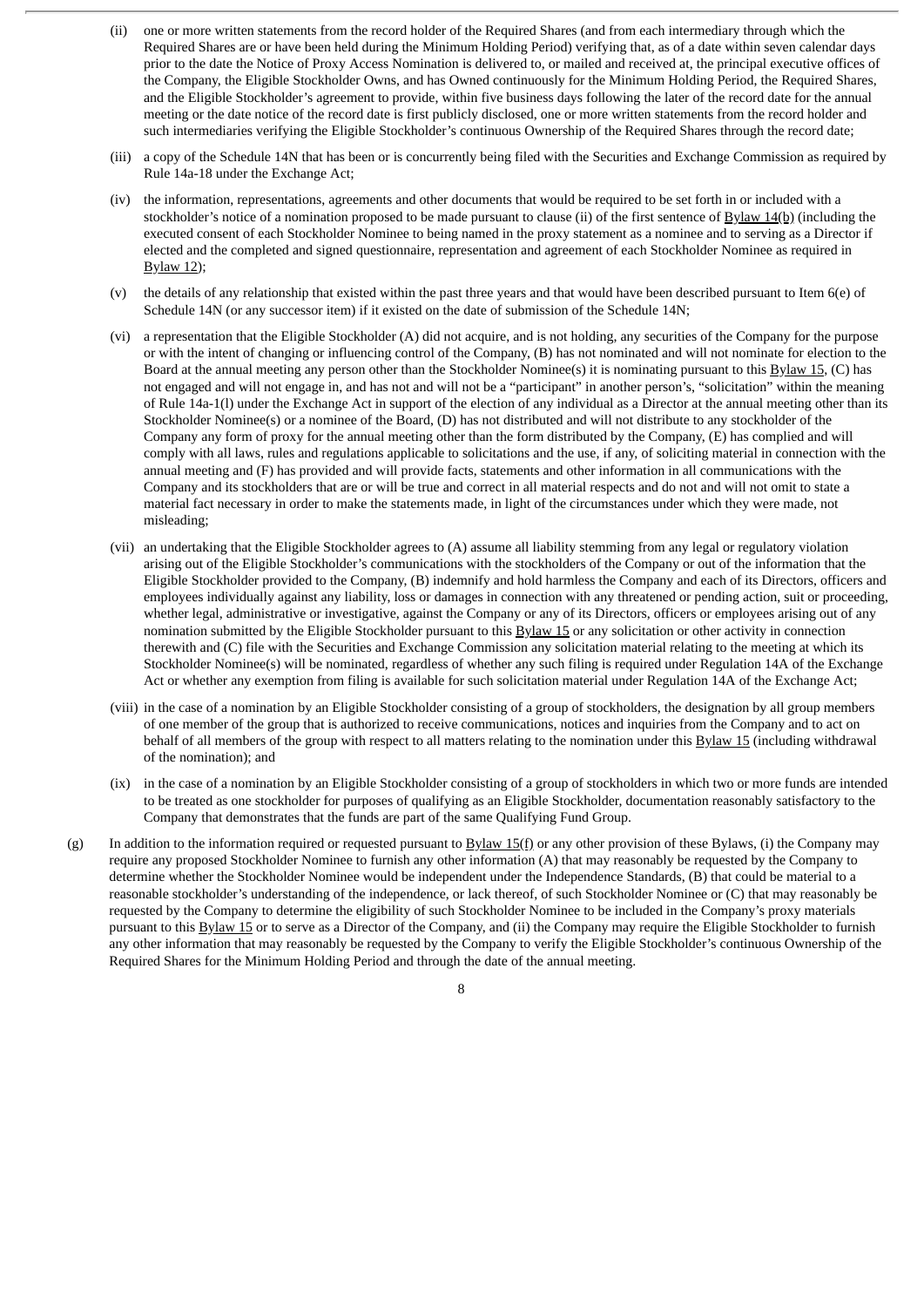- (h) The Eligible Stockholder may, at its option, provide to the Secretary of the Company, at the time the Notice of Proxy Access Nomination is provided, a written statement, not to exceed 500 words, in support of each of its Stockholder Nominee(s)' candidacy (a **"***Supporting Statement***"**). Only one Supporting Statement may be submitted by an Eligible Stockholder (including any group of stockholders together constituting an Eligible Stockholder) in support of its Stockholder Nominee(s). Notwithstanding anything to the contrary contained in this Bylaw 15, the Company may omit from its proxy materials, or may supplement or correct, any information, including all or any portion of a Supporting Statement, if the Board in good faith determines that (A) such information is not true and correct in all material respects or omits to state a material fact necessary to make the statements made, in light of the circumstances under which they were made, not misleading, (B) such information directly or indirectly impugns character, integrity or personal reputation of, or directly or indirectly makes charges concerning improper, illegal or immoral conduct or associations, without factual foundation, with respect to, any person, or (C) the inclusion of such information in the Company's proxy materials would otherwise violate the proxy rules of the Securities and Exchange Commission or any other applicable law, rule or regulation.
- (i) In the event that any information or communications provided by an Eligible Stockholder or a Stockholder Nominee to the Company or its stockholders is not, when provided, or thereafter ceases to be true and correct in all material respects or omits to state a material fact necessary to make the statements made, in light of the circumstances under which they were made, not misleading, such Eligible Stockholder or Stockholder Nominee, as the case may be, shall promptly notify the Secretary of the Company of any such defect and of the information that is required to correct any such defect. Without limiting the forgoing, an Eligible Stockholder shall provide immediate notice to the Company if the Eligible Stockholder ceases to Own any of the Required Shares prior to the date of the annual meeting. In addition, any person providing any information to the Company pursuant to this Bylaw 15 shall further update and supplement such information, if necessary, so that all such information shall be true and correct as of the record date for the annual meeting, and such update and supplement shall be delivered to or mailed and received by the Secretary at the principal executive offices of the Company not later than five business days following the later of the record date for the annual meeting or the date notice of the record date is first publicly disclosed. For the avoidance of doubt, no notification, update or supplement provided pursuant to this  $Bylaw 15(i)$  or otherwise shall be deemed to cure any defect in any previously provided information or communications or limit the remedies available to the Company relating to any such defect (including the right to omit a Stockholder Nominee from its proxy materials pursuant to this Bylaw 15).
- (j) Notwithstanding anything to the contrary contained in this **Bylaw 15**, the Company shall not be required to include in its proxy materials, pursuant to this Bylaw 15, any Stockholder Nominee (i) who would not be an independent Director under the Independence Standards, (ii) whose election as a member of the Board would cause the Company to be in violation of these Bylaws, the Certificate of Incorporation, the rules and listing standards of the securities exchanges upon which the stock of the Company is listed or traded, or any applicable law, rule or regulation, (iii) who is or has been, within the past three years, an officer or director of a competitor, as defined in Section 8 of the Clayton Antitrust Act of 1914, (iv) who is a named subject of a pending criminal proceeding (excluding traffic violations and other minor offenses) or has been convicted in such a criminal proceeding within the past ten years, (v) who is subject to any order of the type specified in Rule 506(d) of Regulation D promulgated under the Securities Act of 1933, as amended, or (vi) who shall have provided any information to the Company or its stockholders that was untrue in any material respect or that omitted to state a material fact necessary to make the statements made, in light of the circumstances in which they were made, not misleading.
- (k) Notwithstanding anything to the contrary set forth herein, if (i) a Stockholder Nominee and/or the applicable Eligible Stockholder breaches any of its agreements or representations or fails to comply with any of its obligations under this Bylaw 15 or (ii) a Stockholder Nominee otherwise becomes ineligible for inclusion in the Company's proxy materials pursuant to this Bylaw 15, or dies, becomes disabled or otherwise becomes ineligible or unavailable for election at the annual meeting, in each case as determined by the Board (or any duly authorized committee thereof) or the chairman of the annual meeting, (A) the Company may omit or, to the extent feasible, remove the information concerning such Stockholder Nominee and the related Supporting Statement from its proxy materials and/or otherwise communicate to its stockholders that such Stockholder Nominee will not be eligible for election at the annual meeting, (B) the Company shall not be required to include in its proxy materials any successor or replacement nominee proposed by the applicable Eligible Stockholder or any other Eligible Stockholder and (C) the chairman of the annual meeting shall declare such nomination to be invalid and such nomination shall be disregarded notwithstanding that proxies in respect of such vote may have been received by the Company. In addition, if the Eligible Stockholder (or a qualified representative thereof) does not appear at the annual meeting to present any nomination pursuant to this Bylaw 15, such nomination shall be declared invalid and disregarded as provided in clause (C) above.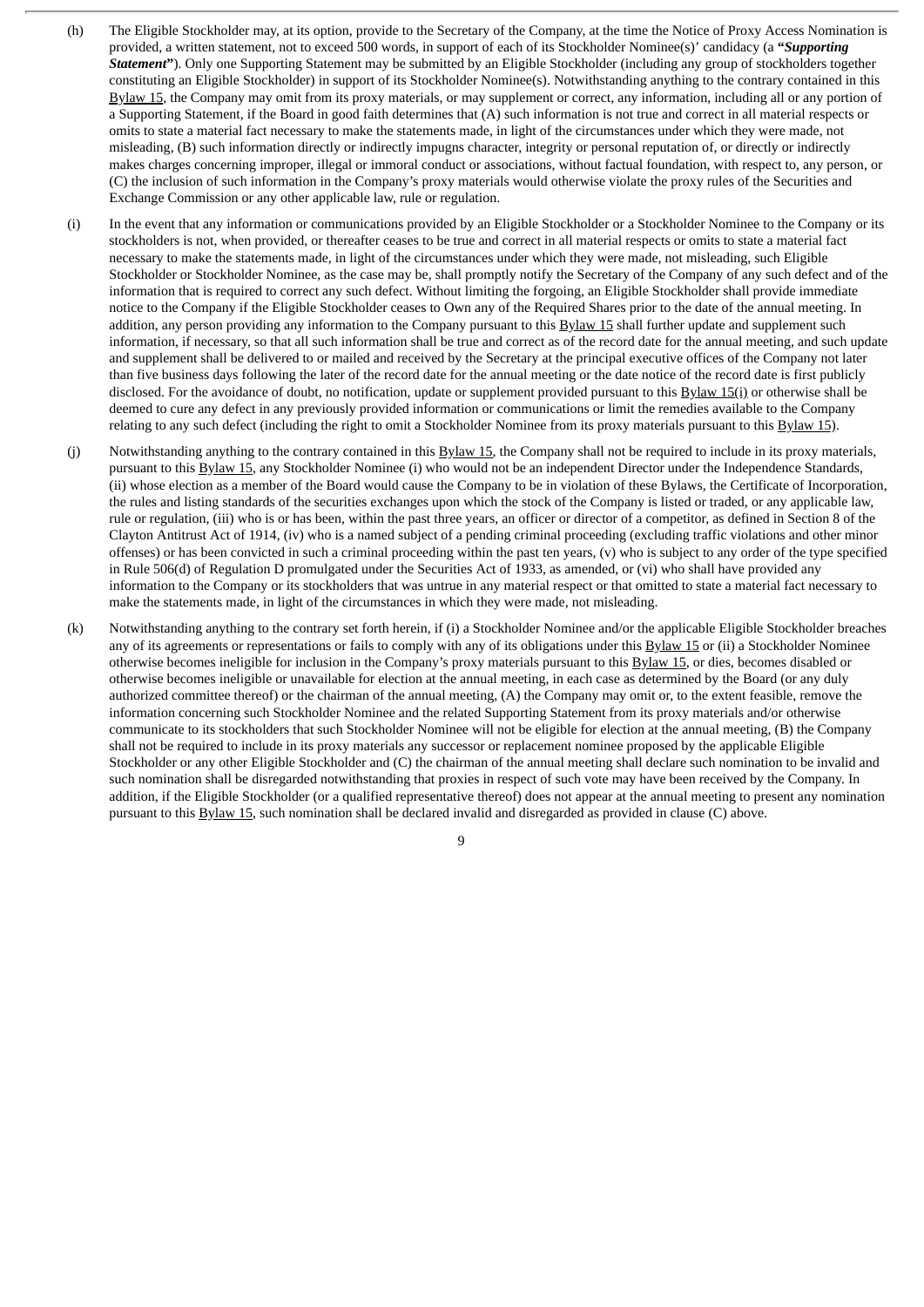- (l) Any Stockholder Nominee who is included in the Company's proxy materials for a particular annual meeting of stockholders but either (i) withdraws from or becomes ineligible or unavailable for election at the annual meeting, or (ii) does not receive at least 25% of the votes cast in favor of such Stockholder Nominee's election, will be ineligible to be a Stockholder Nominee pursuant to this Bylaw 15 for the next two annual meetings of stockholders. For the avoidance of doubt, the immediately preceding sentence shall not prevent any stockholder from nominating any person to the Board pursuant to clause (ii) of the first sentence of  $\frac{Bylaw 14(b)}{b}$ .
- (m) This Bylaw 15 provides the exclusive method for a stockholder to include nominees for election to the Board in the Company's proxy materials.
- 16. Resignation. Any Director may resign at any time by giving notice in writing or by electronic transmission of his or her resignation to the Chairman or the Secretary. Any resignation will be effective upon actual receipt by any such person or, if later, as of the date and time specified in such written notice.
- 17. Regular Meetings. Regular meetings of the Board may be held immediately after the annual meeting of the stockholders and at such other time and place either within or without the State of Delaware as may from time to time be determined by the Board. Notice of regular meetings of the Board need not be given.
- 18. Special Meetings. Special meetings of the Board may be called by the Chairman or the President on one day's notice to each Director by whom such notice is not waived, given either personally or by mail, courier, telephone, email, facsimile, or similar medium of communication, and will be called by the Chairman or the President, in like manner and on like notice, on the written request of a majority of the Whole Board. Special meetings of the Board may be held at such time and place either within or without the State of Delaware as is determined by the Board or specified in the notice of any such meeting.
- 19. Quorum. At all meetings of the Board, a majority of the Whole Board will constitute a quorum for the transaction of business. Except for the designation of committees as hereinafter provided and except for actions required by these Bylaws or the Certificate of Incorporation to be taken by a majority of the Whole Board, the act of a majority of the Directors present at any meeting at which there is a quorum will be the act of the Board. If a quorum is not present at any meeting of the Board, the Directors present thereat may adjourn the meeting from time to time to another place, time, or date, without notice other than announcement at the meeting, until a quorum is present.
- 20. Participation in Meetings by Remote Communications. Members of the Board or any committee designated by the Board may participate in a meeting of the Board or any such committee, as the case may be, by means of telephone conference or other means by which all persons participating in the meeting can hear each other, and such participation in a meeting will constitute presence in person at the meeting.
- 21. Committees.
	- (a) The Board, by resolution passed by a majority of the Whole Board, may designate one or more committees. Each such committee will consist of one or more Directors and will have such lawfully delegable powers and duties as the Board may confer; provided, however, that no committee may exercise any power or duty expressly required by the Delaware General Corporation Law, as it may be amended from time to time, to be acted upon by the Board. Any such committee designated by the Board will have such name as may be determined from time to time by resolution adopted by the Board.
	- (b) The members of each committee of the Board will serve in such capacity at the pleasure of the Board or as may be specified in any resolution from time to time adopted by the Board. The Board may designate one or more Directors as alternate members of any such committee, who may replace any absent or disqualified member at any meeting of such committee. In lieu of such designation by the Board, in the absence or disqualification of any member of a committee of the Board, the members thereof present at any such meeting of such committee and not disqualified from voting, whether or not they constitute a quorum, may unanimously appoint another member of the Board to act at the meeting in the place of any such absent or disqualified member.
	- (c) Except as otherwise provided in these Bylaws, by law, or in any resolution from time to time adopted by the Board, any committee of the Board will have and may exercise all the powers and authority of the Board in the direction of the management of the business and affairs of the Company to the extent set forth in the resolution of the Board establishing such committee or the charter approved by the Board in effect for such committee. Any such committee designated by the Board will have such name as may be determined from time to time by resolution adopted by the Board. Unless otherwise prescribed by the Board, meetings of any committee of the Board may be held in the same manner as provided in Bylaw 20 or by unanimous written consent in lieu of a meeting, a majority of the members of any such committee will constitute a quorum for the transaction of business, and the act of a majority of the members present at a meeting at which there is a quorum will be the act of such committee. Each committee of the Board may prescribe its own rules for calling and holding meetings and its method of procedure, subject to any rules prescribed by the Board, will keep minutes of its proceedings and all actions taken by it, and will report its proceedings to the Board when required or when requested by a Director to do so.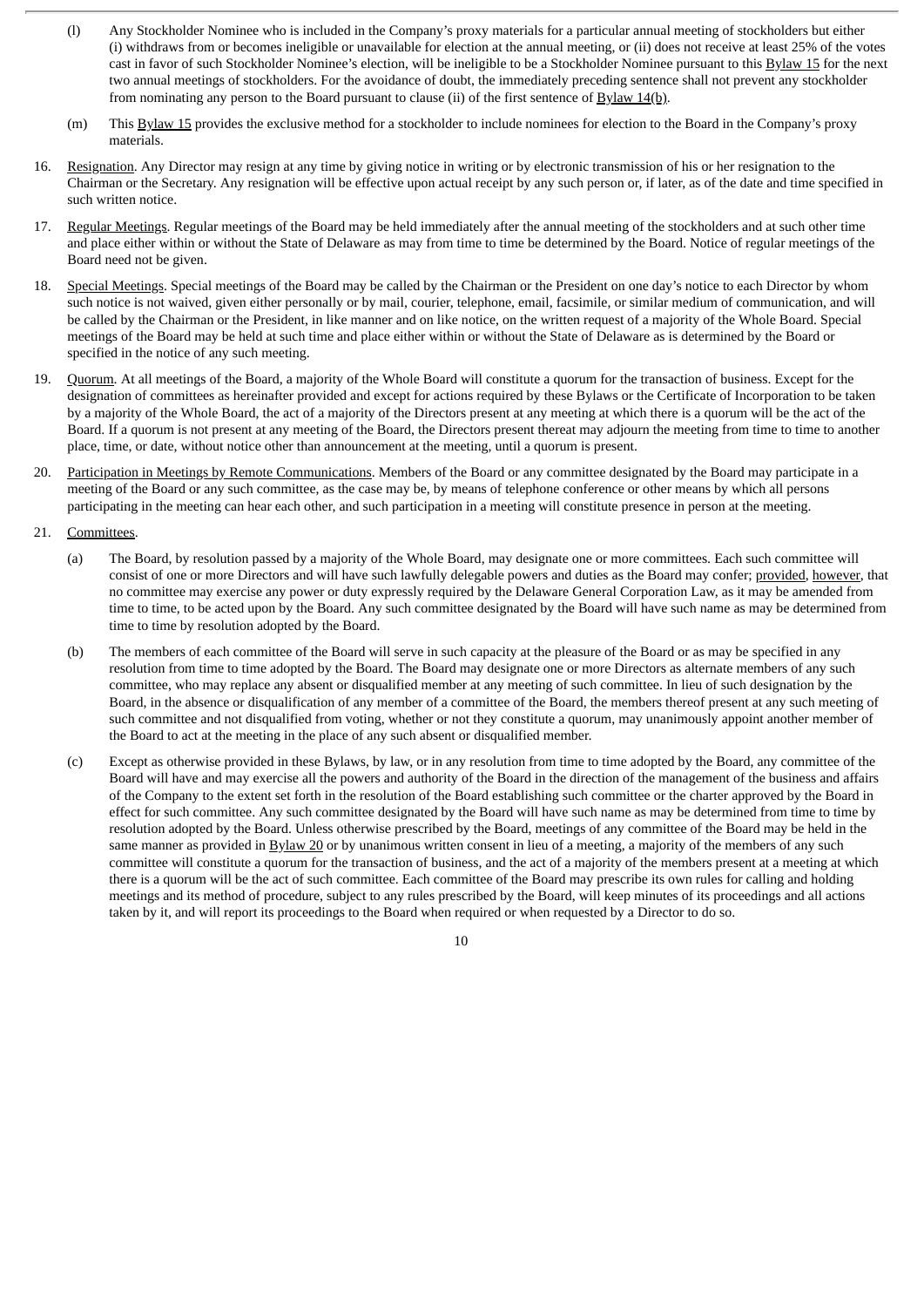- 22. Compensation. The Board may establish the compensation for, and reimbursement of the expenses of, Directors for membership on the Board and on committees of the Board, attendance at meetings of the Board or committees of the Board, and for other services by Directors to the Company or any of its majority-owned subsidiaries.
- 23. Rules. The Board may adopt rules and regulations for the conduct of meetings and the oversight of the management of the affairs of the Company.

#### **NOTICES**

- 24. Generally. Except as otherwise provided by law, these Bylaws, or the Certificate of Incorporation, whenever by law or under the provisions of the Certificate of Incorporation or these Bylaws notice is required to be given to any Director or stockholder, it will not be construed to require personal notice, but such notice may be given in writing, by mail or courier service, addressed to such Director or stockholder, at the address of such Director or stockholder as it appears on the records of the Company, with postage thereon prepaid, and such notice will be deemed to be given at the time when the same is deposited in the United States mail. Notice to Directors may also be given by telephone, facsimile, electronic transmission or similar medium of communication or as otherwise may be permitted by these Bylaws.
- 25. Waivers. Whenever any notice is required to be given by law or under the provisions of the Certificate of Incorporation or these Bylaws, a waiver thereof in writing, signed by the person or persons entitled to such notice, or a waiver by electronic transmission by the person or persons entitled to such notice, whether before or after the time of the event for which notice is to be given, will be deemed equivalent to such notice. Attendance of a person at a meeting will constitute a waiver of notice of such meeting, except when the person attends a meeting for the express purpose of objecting, at the beginning of the meeting, to the transaction of any business because the meeting is not lawfully called or convened.

#### **OFFICERS**

- 26. Generally. The officers of the Company will be elected by the Board and will consist of a Chairman, a President, a Secretary and a Treasurer. The Board may also choose any or all of the following: one or more Vice Chairmen, one or more Assistants to the Chairman, one or more Vice Presidents (who may be given particular designations with respect to authority, function, or seniority), one or more Assistant Secretaries, one or more Assistant Treasurers, and such other officers as the Board may from time to time determine. Notwithstanding the foregoing, by specific action the Board may authorize the Chairman to appoint any person to any office other than Chairman, Chief Executive Officer, President, Secretary or Treasurer. Any number of offices may be held by the same person. Any of the offices may be left vacant from time to time as the Board may determine. In the case of the absence or disability of any officer of the Company or for any other reason deemed sufficient by a majority of the Board, the Board may delegate the absent or disabled officer's powers or duties to any other officer or to any Director.
- 27. Compensation. The compensation of all officers and agents of the Company who are also Directors of the Company will be fixed by the Board or by a committee of the Board. The Board may fix, or delegate the power to fix, the compensation of other officers and agents of the Company to an officer of the Company.
- 28. Succession. The officers of the Company will hold office until their successors are elected and qualified. Any officer may be removed at any time by the affirmative vote of a majority of the Whole Board. Any vacancy occurring in any office of the Company may be filled by the Board or by the Chairman as provided in Bylaw 26.
- 29. Authority and Duties. Each of the officers of the Company will have such authority and will perform such duties as are customarily incident to their respective offices or as may be specified from time to time by the Board.

#### **STOCK**

30. Certificated and Uncertificated Shares. Shares of the Company's common stock or Preferred Stock may be certificated or uncertificated, as permitted under Section 158 of the Delaware General Corporation Law. Certificates representing shares of stock of the Company will be in such form as is determined by the Board, subject to applicable legal requirements. Each such certificate will be numbered and its issuance recorded in the books of the Company, and such certificate will exhibit the holder's name and the number of shares and will be mechanically signed with a facsimile of the signature of the President or a Vice President, and a facsimile of the signature of the Secretary or an Assistant Secretary, and will also be signed by, or bear the facsimile signature of, a duly authorized officer or agent of any properly designated transfer agent of the Company. Any or all of the signatures and the seal of the Company, if any, upon such certificates may be facsimiles, engraved, or printed. Such certificates may be issued and delivered notwithstanding that the person whose facsimile signature appears thereon may have ceased to be such officer at the time the certificates are issued and delivered.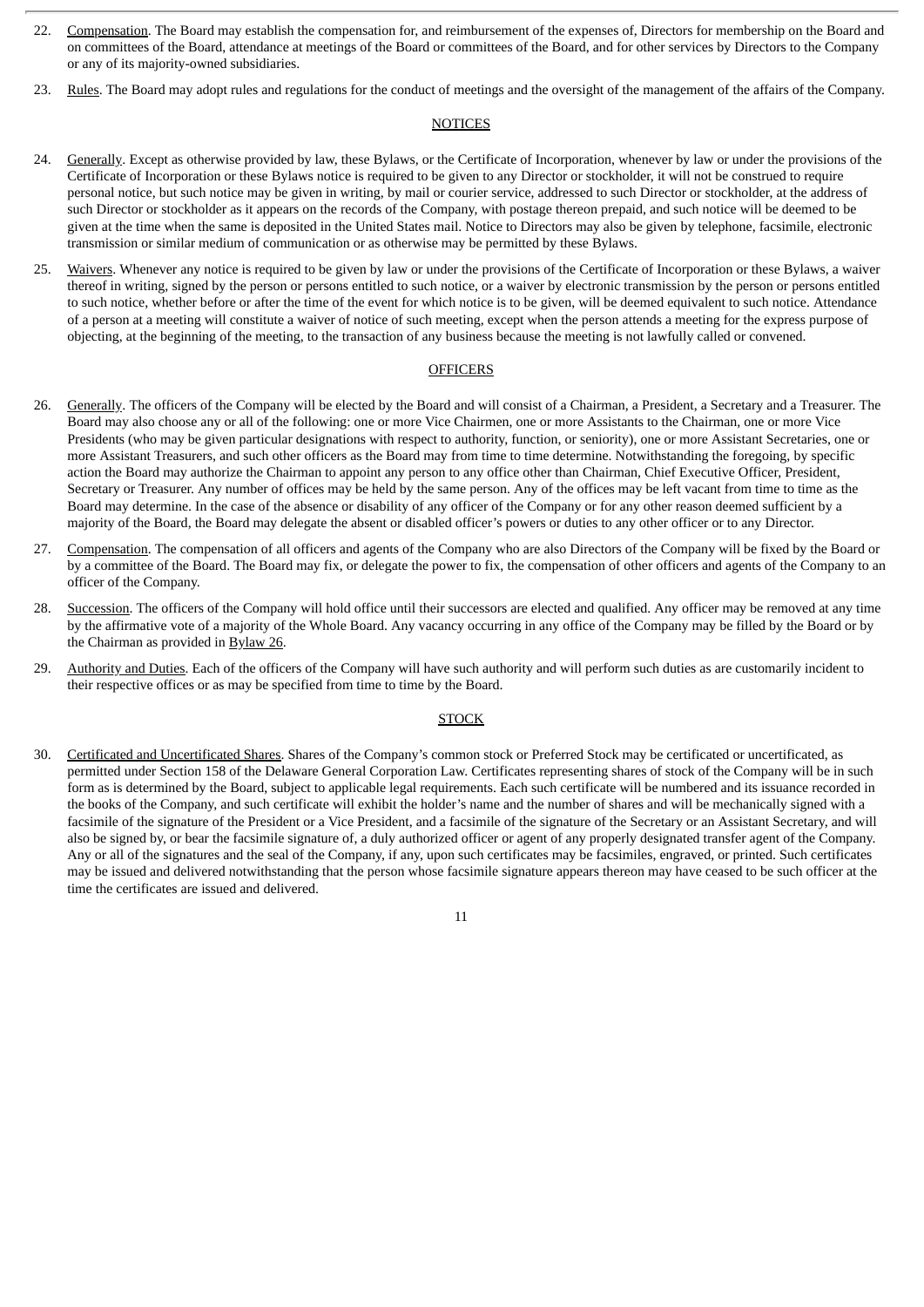- 31. Classes of Stock. The designations, powers, preferences, and relative participating, optional or other special rights of the various classes of stock or series thereof, and the qualifications, limitations, or restrictions thereof, will be set forth in full or summarized on the face or back of the certificates which the Company issues to represent its stock or, in lieu thereof, such certificates will set forth the office of the Company from which the holders of certificates may obtain a copy of such information at no charge.
- 32. Lost, Stolen or Destroyed Certificates. An executive officer or the Secretary may direct a new certificate or certificates to be issued in place of any certificate or certificates theretofore issued by the Company alleged to have been lost, stolen, or destroyed, upon the making of an affidavit of that fact, satisfactory to such executive officer or the Secretary, by the person claiming the certificate of stock to be lost, stolen or destroyed. As a condition precedent to the issuance of a new certificate or certificates, such executive officer or the Secretary may require the owners of such lost, stolen or destroyed certificate or certificates to advertise the alleged loss, theft or destruction in such a manner as such executive officer or the Secretary may require, and/or to give the Company a bond in such sum and with such surety or sureties as such executive officer or the Secretary may direct as indemnity against any claims that may be made against the Company with respect to the certificate alleged to have been lost, stolen or destroyed or the issuance of the new certificate.
- 33. Record Dates.
	- (a) In order that the Company may determine the stockholders entitled to notice of or to vote at any meeting of stockholders or any adjournment thereof, the Board may fix a record date, which will not be more than 60 nor less than 10 calendar days before the date of such meeting. If no record date is fixed by the Board, the record date for determining stockholders entitled to notice of or to vote at a meeting of stockholders will be at the close of business on the calendar day next preceding the day on which notice is given, or, if notice is waived, at the close of business on the calendar day next preceding the day on which the meeting is held. A determination of stockholders of record entitled to notice of or to vote at a meeting of the stockholders will apply to any adjournment of the meeting; provided, however, that the Board may fix a new record date for the adjourned meeting.
	- (b) In order that the Company may determine the stockholders entitled to consent to corporate action in writing without a meeting, the Board may fix a record date, which record date will not precede the date upon which the resolution fixing the record date is adopted by the Board, and which date will not be more than 10 days after the date upon which the resolution fixing the record date is adopted by the Board. Any stockholder of record seeking to have the stockholders authorize or take corporate action by written consent will, by written notice to the Company, request that the Board fix a record date. Any such written notice will be delivered to the Company in the same manner as signed written consents are required to be delivered pursuant to Bylaw 9. The Board will promptly, but in all events within 10 days after the date on which such a request is received, adopt a resolution fixing the record date. If no record date has been fixed by the Board within 10 days of the date on which such a request is received, the record date for determining stockholders entitled to consent to corporate action in writing without a meeting, when no prior action by the Board is required by applicable law, will be the first date on which a signed written consent setting forth the action taken or proposed to be taken is delivered to the Company in accordance with Bylaw 9. If no record date has been fixed by the Board and prior action by the Board is required by applicable law, the record date for determining stockholders entitled to consent to corporate action in writing without a meeting will be at the close of business on the date on which the Board adopts the resolution taking such prior action.
	- (c) In order that the Company may determine the stockholders entitled to receive payment of any dividend or other distribution or allotment of any rights or the stockholders entitled to exercise any rights in respect of any change, conversion or exchange of stock, or for the purpose of any other lawful action, the Board may fix a record date, which record date will not be more than 60 calendar days prior to such action. If no record date is fixed, the record date for determining stockholders for any such purpose will be at the close of business on the calendar day on which the Board adopts the resolution relating thereto.
	- (d) The Company will be entitled to treat the person in whose name any share of its stock is registered as the owner thereof for all purposes, and will not be bound to recognize any equitable or other claim to, or interest in, such share on the part of any other person, whether or not the Company has notice thereof, except as expressly provided by applicable law. In addition, subject to applicable legal requirements, the Company may (by action of the Whole Board) establish procedures for the verification that depositary or other holders of shares beneficially owned by others have been properly instructed with respect to the voting of such shares and in respect of the effect of changes in beneficial ownership on the validity of proxies or consents.